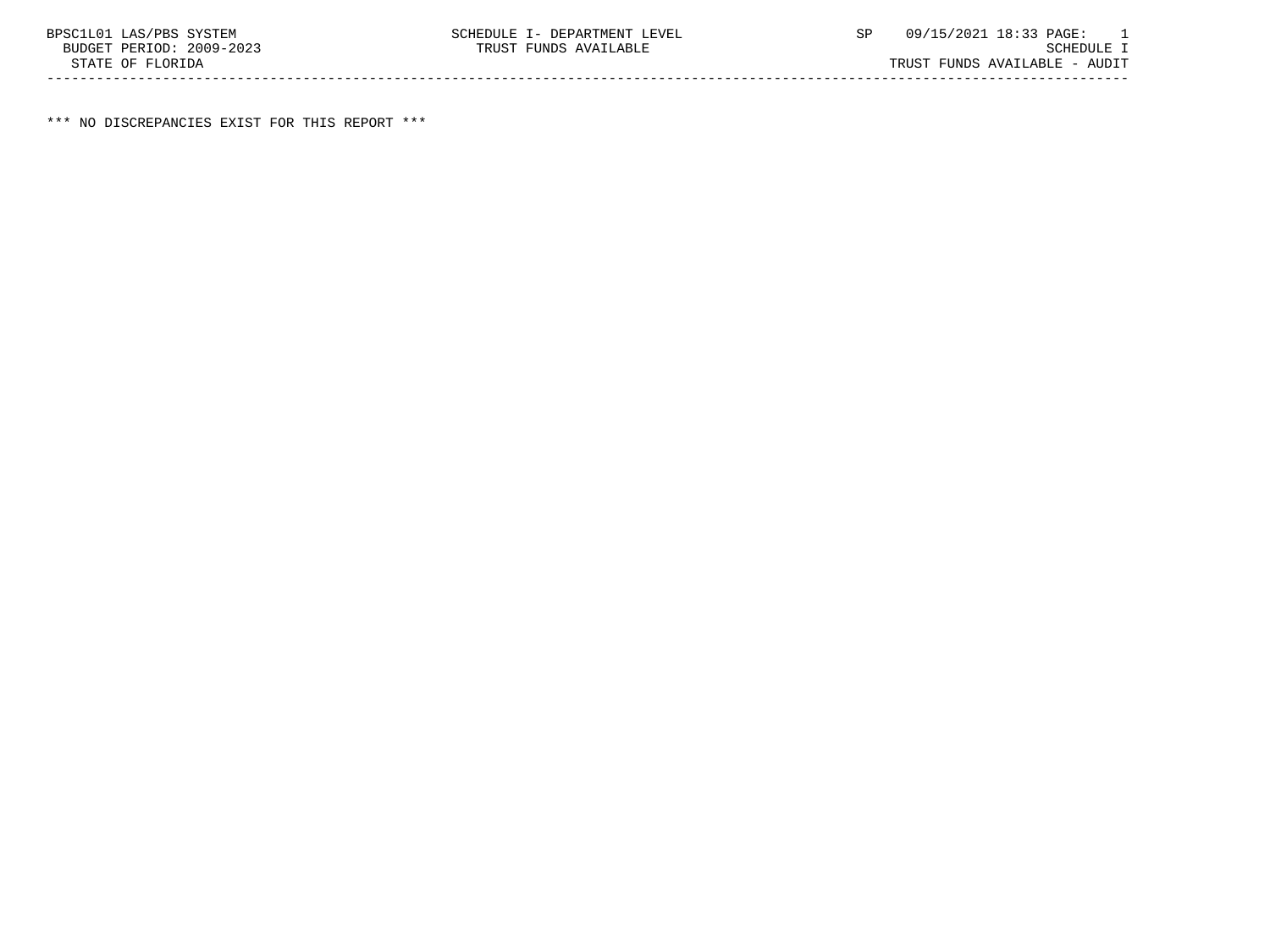| BPSC1L01 LAS/PBS SYSTEM<br>BUDGET PERIOD: 2009-2023<br>STATE OF FLORIDA<br>------------------------- |        |        | SCHEDULE I- DEPARTMENT LEVEL<br>TRUST FUNDS AVAILABLE |             |                      | SP              | 09/15/2021 18:33 PAGE:                                                               | $\overline{\phantom{0}}$<br>SCHEDULE I<br>TRUST FUNDS AVAILABLE |
|------------------------------------------------------------------------------------------------------|--------|--------|-------------------------------------------------------|-------------|----------------------|-----------------|--------------------------------------------------------------------------------------|-----------------------------------------------------------------|
|                                                                                                      |        |        |                                                       |             | COL A01<br>ACT PR YR | COL A02         | COL A03<br>CURR YR EST AGY REQUEST AGY REQ N/R<br>EXP 2020-21 EXP 2021-22 FY 2022-23 | COL A04<br>FY 2022-23                                           |
| BUSINESS/PROFESSIONAL REG 79000000                                                                   |        |        |                                                       |             |                      |                 |                                                                                      |                                                                 |
| FUND: ADMINISTRATIVE TRUST FUND<br>2021                                                              |        |        |                                                       |             |                      |                 |                                                                                      |                                                                 |
| SECTION I: DETAIL OF REVENUES                                                                        |        |        |                                                       |             |                      |                 |                                                                                      |                                                                 |
| REVENUE CAP SVC<br>CODE<br><b>CHG&amp;</b>                                                           | AUTH   |        | MATCHING %<br>ST I/C LOC I/C                          | CFDA<br>NO. |                      |                 |                                                                                      |                                                                 |
| 01 REFUNDS                                                                                           |        |        |                                                       |             |                      |                 |                                                                                      |                                                                 |
| 001800 NO 0.0                                                                                        | 215.26 | 0.00   | 0.00                                                  |             | 358                  |                 |                                                                                      |                                                                 |
| 02 TFR FM PRTF-2547 TO ATF-2021-ADM<br>001500 NO 0.0                                                 | 215.31 | 0.00   | 0.00                                                  |             | 12,033,816           | 14,491,343      | 17,991,343                                                                           |                                                                 |
| 03 TRF FM PMWTF-2520 TP ATF-2021-ADM<br>001500 NO 0.0                                                | 215.31 | 0.00   | 0.00                                                  |             | 1,485,108            | 1,602,806       |                                                                                      |                                                                 |
| 04 TRF FM H&RTF-2375 TO ATF-2021-ADM                                                                 |        |        |                                                       |             |                      |                 |                                                                                      |                                                                 |
| 001500 NO 0.0<br>05 TRF FM AB&TTF-2022 TO ATF-2021-ADM                                               | 215.31 | 0.00   | 0.00                                                  |             | 4,471,102            | 5,272,308       | 6,572,308                                                                            |                                                                 |
| 001500 NO 0.0                                                                                        | 215.31 | 0.00   | 0.00                                                  |             | 4,058,934            | 4,397,240       | 5,497,240                                                                            |                                                                 |
| 06 TRSF FM CTMHTF-2289 TO ATF-2021-ADM                                                               |        |        |                                                       |             |                      |                 |                                                                                      |                                                                 |
| 001500 NO 0.0<br>07 TRSF FM PRTF-2547 TO ATF-2021-DSO                                                | 215.31 | 0.00   | 0.00                                                  |             | 2,323,179            | 2,737,061       | 3,437,061                                                                            |                                                                 |
| 001500 NO 0.0                                                                                        | 215.31 | 0.00   | 0.00                                                  |             | 9,990,972            | 12,389,276      | 12,389,276                                                                           |                                                                 |
| 08 TRSF FM PMWTF-2520 TO ATF-2021-DSO<br>001500 NO 0.0                                               | 215.31 | 0.00   | 0.00                                                  |             | 34,983               | 17,149          |                                                                                      |                                                                 |
| 09 TRANSFER IN FED FUNDS EST HURRICANE MICHAEL                                                       |        |        |                                                       |             |                      |                 |                                                                                      |                                                                 |
| 001510 NO 0.0                                                                                        | 252.37 | 0.00   | 0.00                                                  |             | 97.036 48,055        |                 |                                                                                      |                                                                 |
| 10 TRSF FM H&RTF-2375 TO ATF-2021-DSO                                                                |        |        |                                                       |             |                      |                 |                                                                                      |                                                                 |
| 001500 NO 0.0<br>11 TRSF FM AB&TTF-2022 TO ATF-2021-DSO                                              | 215.31 | 0.00   | 0.00                                                  |             | 1,145,683            |                 |                                                                                      |                                                                 |
| 001500 NO 0.0                                                                                        | 215.31 | 0.00   | 0.00                                                  |             | 405,093              | 635,932 635,932 |                                                                                      |                                                                 |
| 12 TRSF FM CTMHTF-2289 TO ATF-2021-DSO                                                               |        |        |                                                       |             |                      |                 |                                                                                      |                                                                 |
| 001500 NO 0.0                                                                                        | 215.31 | 0.00   | 0.00                                                  |             | 290,513              | 506,686         | 506,686                                                                              |                                                                 |
| 13 INTEREST                                                                                          |        |        |                                                       |             |                      |                 |                                                                                      |                                                                 |
| 000500 NO 8.0<br>14 FEES                                                                             | 215.31 | 0.00   | 0.00                                                  |             | 54                   |                 |                                                                                      |                                                                 |
| 000100 YES 8.0                                                                                       | 215.31 | 0.00   | 0.00                                                  |             | 14,795 25,000        |                 | 25,000                                                                               |                                                                 |
| 28 TRANS IN FROM GR                                                                                  |        |        |                                                       |             |                      |                 |                                                                                      |                                                                 |
| 001000 NO 0.0                                                                                        | 215.31 | 0.00   | 0.00                                                  |             |                      | 100,000         |                                                                                      |                                                                 |
| 40 TRANSFER FROM DMS -2510<br>001520 NO 0.0 217.045 0.00                                             |        |        | 0.00                                                  |             | 1,669                |                 |                                                                                      |                                                                 |
|                                                                                                      |        |        |                                                       |             |                      |                 |                                                                                      |                                                                 |
| TOTAL TO LINE B IN SECTION IV                                                                        |        |        |                                                       |             | 36,304,314           | 43,866,175      | 48,746,220                                                                           |                                                                 |
|                                                                                                      |        |        |                                                       |             |                      |                 |                                                                                      |                                                                 |
| SECTION II: DETAIL OF NONOPERATING EXPENDITURES                                                      |        |        |                                                       |             |                      |                 |                                                                                      |                                                                 |
|                                                                                                      |        | OBJECT | TRANSFER                                              | CFDA        |                      |                 |                                                                                      |                                                                 |
|                                                                                                      |        | CODE   | TO BE                                                 | NO.         |                      |                 |                                                                                      |                                                                 |
|                                                                                                      |        | 860000 |                                                       |             |                      |                 |                                                                                      |                                                                 |
| AA REFUNDS                                                                                           |        |        |                                                       |             | 2                    | 300             | 300                                                                                  |                                                                 |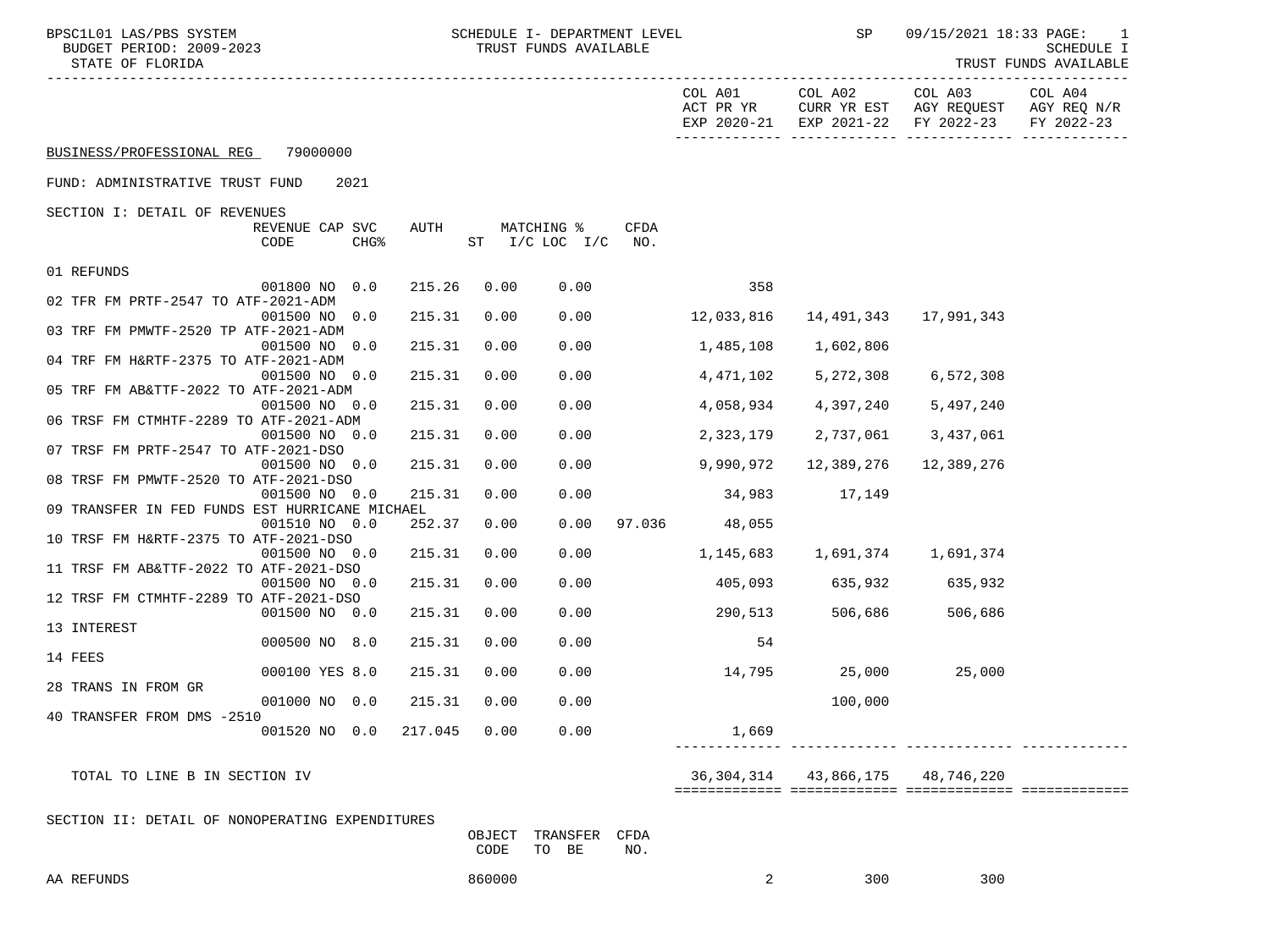| BPSC1L01 LAS/PBS SYSTEM<br>BUDGET PERIOD: 2009-2023<br>STATE OF FLORIDA                                                                                                                                                                                                                                                                                                        |                                                               | SCHEDULE I- DEPARTMENT LEVEL<br>TRUST FUNDS AVAILABLE |     |                                                                                                         | SP                                                                                       | 09/15/2021 18:33 PAGE:                                                                         | SCHEDULE I<br>TRUST FUNDS AVAILABLE |
|--------------------------------------------------------------------------------------------------------------------------------------------------------------------------------------------------------------------------------------------------------------------------------------------------------------------------------------------------------------------------------|---------------------------------------------------------------|-------------------------------------------------------|-----|---------------------------------------------------------------------------------------------------------|------------------------------------------------------------------------------------------|------------------------------------------------------------------------------------------------|-------------------------------------|
|                                                                                                                                                                                                                                                                                                                                                                                |                                                               |                                                       |     | COL A01                                                                                                 | COL A02                                                                                  | COL A03<br>ACT PR YR CURR YR EST AGY REQUEST AGY REQ N/R<br>EXP 2020-21 EXP 2021-22 FY 2022-23 | COL A04<br>FY 2022-23               |
| BUSINESS/PROFESSIONAL REG 79000000                                                                                                                                                                                                                                                                                                                                             |                                                               |                                                       |     |                                                                                                         |                                                                                          |                                                                                                |                                     |
| FUND: ADMINISTRATIVE TRUST FUND<br>2021                                                                                                                                                                                                                                                                                                                                        |                                                               |                                                       |     |                                                                                                         |                                                                                          |                                                                                                |                                     |
| SECTION II: DETAIL OF NONOPERATING EXPENDITURES                                                                                                                                                                                                                                                                                                                                | CODE                                                          | OBJECT TRANSFER CFDA<br>TO BE                         | NO. |                                                                                                         |                                                                                          |                                                                                                |                                     |
| 01 FINGERPRINT ASSESSMENT<br>02 SERVICE CHARGE TO GENERAL REVENUE - 8%                                                                                                                                                                                                                                                                                                         | 810000<br>880800                                              | 71700200                                              |     |                                                                                                         | 286 3,500                                                                                | 14,069 17,000 17,000<br>3,500                                                                  |                                     |
| TOTAL TO LINE E IN SECTION IV                                                                                                                                                                                                                                                                                                                                                  |                                                               |                                                       |     |                                                                                                         | 14,357 20,800                                                                            | 20,800                                                                                         |                                     |
| SECTION III: ADJUSTMENTS                                                                                                                                                                                                                                                                                                                                                       | OBJECT<br>CODE                                                |                                                       |     |                                                                                                         |                                                                                          |                                                                                                |                                     |
| 02 SEPTEMBER 2020 REVERSIONS<br>03 2019 CF B'S(ENCUMBRANCES)<br>07 2020 PAYABLES NOT CF<br>11 TR 10 ADJUSTMENT<br>12 COVID                                                                                                                                                                                                                                                     | 991000<br>991000<br>991000<br>991000<br>991000                |                                                       |     | 270,547<br>566,710-<br>83,422-<br>$5,078-$<br>$728,250-$<br>-------------                               |                                                                                          |                                                                                                |                                     |
| TOTAL TO LINE H IN SECTION IV                                                                                                                                                                                                                                                                                                                                                  |                                                               |                                                       |     | 1, 112, 913-                                                                                            |                                                                                          |                                                                                                |                                     |
| SECTION IV: SUMMARY                                                                                                                                                                                                                                                                                                                                                            |                                                               |                                                       |     |                                                                                                         |                                                                                          |                                                                                                |                                     |
| UNRESERVED FUND BALANCE - JULY 1<br>ADD: REVENUES (FROM SECTION I)<br>TOTAL FUNDS AVAILABLE (LINE A + LINE B)<br>LESS: OPERATING EXPENDITURES<br>LESS: NONOPERATING EXPENDITURES (SECTION II)<br>LESS: FIXED CAPITAL OUTLAY (TOTAL ONLY)<br>UNRESERVED FUND BALANCE - JUNE 30 - BEFORE ADJ<br>NET ADJUSTMENTS (FROM SECTION III)<br>ADJUSTED UNRESERVED FUND BALANCE - JUNE 30 | (A)<br>(B)<br>(C)<br>(D)<br>( E )<br>(F)<br>(G)<br>(H)<br>(I) |                                                       |     | 3,376,087<br>36, 304, 314<br>39,680,401<br>37,330,530<br>14,357<br>2,335,514<br>1,112,913-<br>1,222,601 | 43,866,175<br>45,088,776<br>42,774,055<br>20,800<br>2, 293, 921 2, 981, 748<br>2,293,921 | 1,222,601 2,293,921<br>48,746,220<br>51,040,141<br>48,037,593<br>20,800<br>2,981,748           | 3,619,494                           |
| TOTAL UNRESERVED FUND BALANCE FROM STATEWIDE CFO FILE:                                                                                                                                                                                                                                                                                                                         |                                                               |                                                       |     | 3,376,087                                                                                               |                                                                                          |                                                                                                |                                     |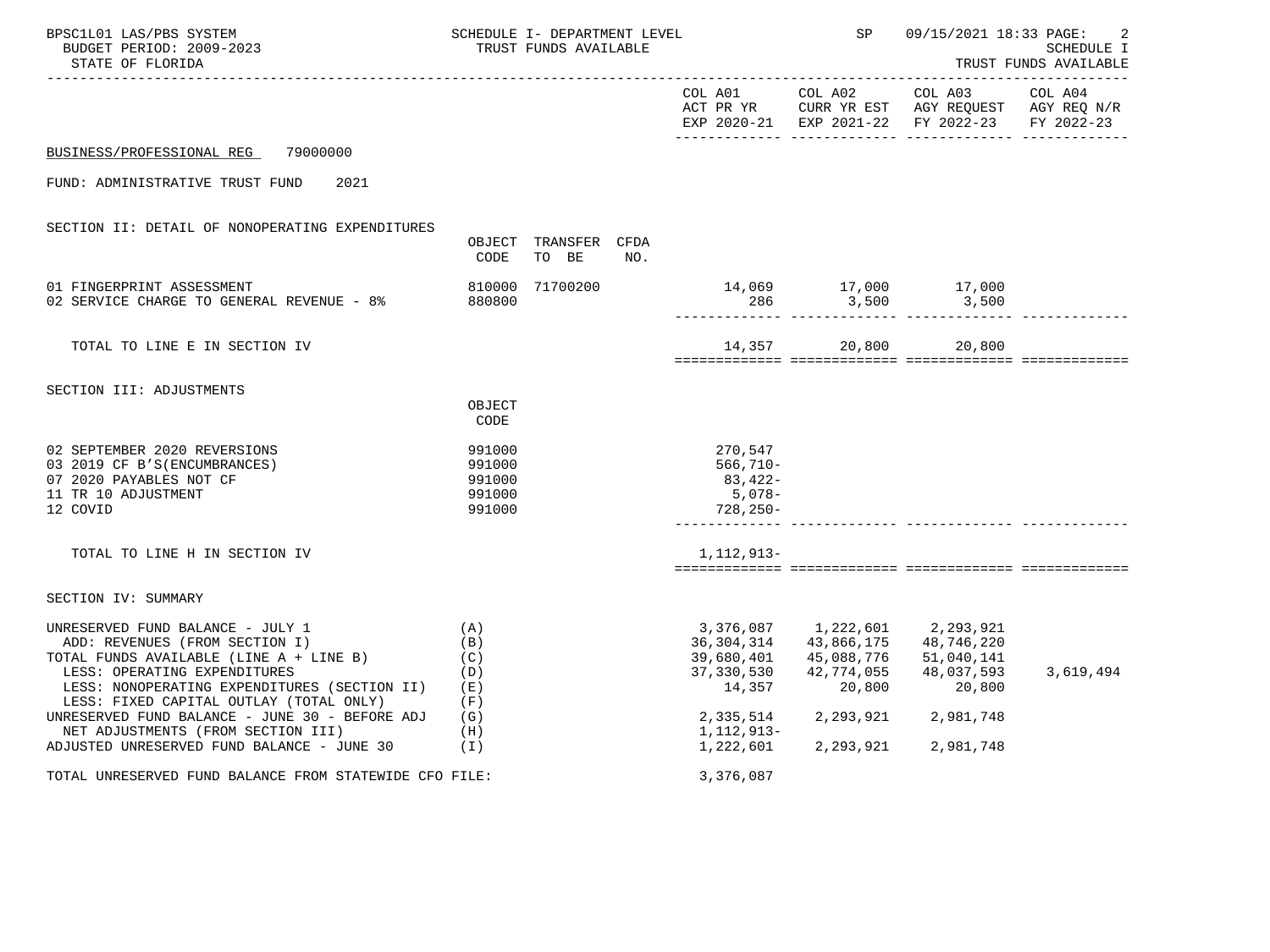| BPSC1L01 LAS/PBS SYSTEM<br>BUDGET PERIOD: 2009-2023<br>STATE OF FLORIDA |                | SCHEDULE I- DEPARTMENT LEVEL<br>TRUST FUNDS AVAILABLE      |                                     | SP                                    | 09/15/2021 18:33 PAGE: 3             | SCHEDULE I<br>TRUST FUNDS AVAILABLE  |
|-------------------------------------------------------------------------|----------------|------------------------------------------------------------|-------------------------------------|---------------------------------------|--------------------------------------|--------------------------------------|
|                                                                         |                |                                                            | COL A01<br>ACT PR YR<br>EXP 2020-21 | COL A02<br>CURR YR EST<br>EXP 2021-22 | COL A03<br>AGY REQUEST<br>FY 2022-23 | COL A04<br>AGY REQ N/R<br>FY 2022-23 |
| 79000000<br>BUSINESS/PROFESSIONAL REG                                   |                |                                                            |                                     |                                       |                                      |                                      |
| FUND: ADMINISTRATIVE TRUST FUND<br>2021                                 |                |                                                            |                                     |                                       |                                      |                                      |
|                                                                         |                |                                                            |                                     |                                       |                                      |                                      |
| SCHEDULE IB: DETAIL OF UNRESERVED FUND BALANCE                          | FUNDING SOURCE | $STATE(S)$ RESTRICTED $(R)$<br>NONSTATE(N) UNRESTRICTED(U) |                                     |                                       |                                      |                                      |
| 01 FEES, LICENSES, MISC, FINES                                          | -S             | U                                                          |                                     |                                       | 1, 222, 601 2, 293, 921 2, 981, 748  |                                      |
| ADJUSTED UNRESERVED FUND BALANCE - JUNE 30                              |                |                                                            |                                     |                                       | 1, 222, 601 2, 293, 921 2, 981, 748  |                                      |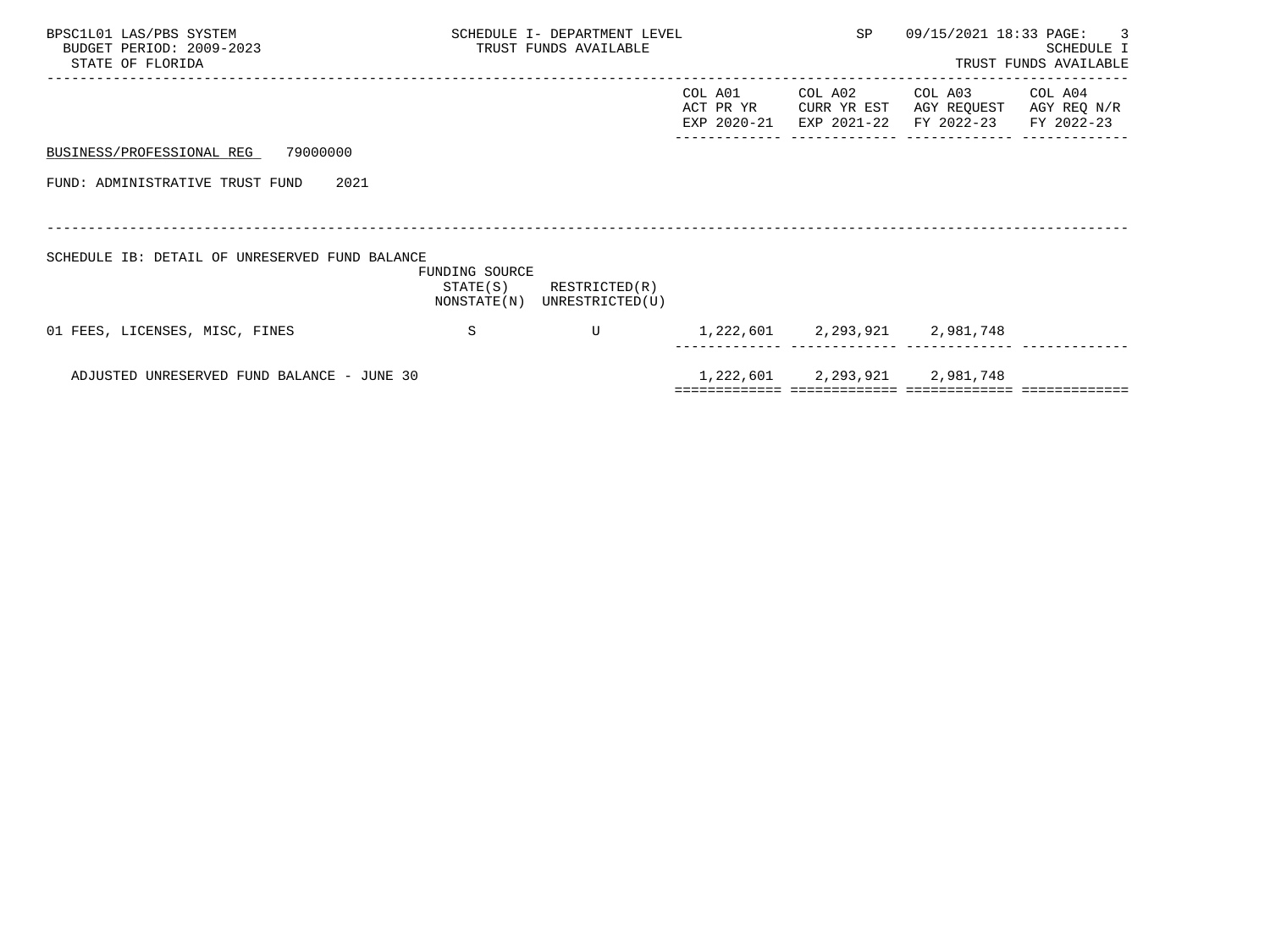| BPSC1L01 LAS/PBS SYSTEM<br>BUDGET PERIOD: 2009-2023<br>STATE OF FLORIDA                     |                              |      |         | SCHEDULE I- DEPARTMENT LEVEL<br>TRUST FUNDS AVAILABLE |                                             |             |                                     |                      | 09/15/2021 18:33 PAGE:                                                                                                    | SCHEDULE I<br>TRUST FUNDS AVAILABLE |
|---------------------------------------------------------------------------------------------|------------------------------|------|---------|-------------------------------------------------------|---------------------------------------------|-------------|-------------------------------------|----------------------|---------------------------------------------------------------------------------------------------------------------------|-------------------------------------|
|                                                                                             |                              |      |         |                                                       |                                             |             |                                     |                      | COL A01 COL A02 COL A03<br>ACT PR YR CURR YR EST AGY REQUEST AGY REQ N/R<br>EXP 2020-21 EXP 2021-22 FY 2022-23 FY 2022-23 | COL A04                             |
| BUSINESS/PROFESSIONAL REG 79000000                                                          |                              |      |         |                                                       |                                             |             |                                     |                      |                                                                                                                           |                                     |
| FUND: ALCOHOLIC, BEV, TOBACCO TF                                                            | 2022                         |      |         |                                                       |                                             |             |                                     |                      |                                                                                                                           |                                     |
| SECTION I: DETAIL OF REVENUES                                                               | REVENUE CAP SVC              |      | AUTH    |                                                       |                                             | CFDA        |                                     |                      |                                                                                                                           |                                     |
|                                                                                             | CODE                         | CHG% |         |                                                       | MATCHING %<br>$ST$ $I/C$ $LOC$ $I/C$ $NO$ . |             |                                     |                      |                                                                                                                           |                                     |
| AB FY 20-21 REC ADJ - ALCOHOL BEV. EXCISE TAX                                               |                              |      |         |                                                       |                                             |             |                                     |                      |                                                                                                                           |                                     |
| 01 FEES                                                                                     | 000311 YES 8.0 561.121A 0.00 |      |         |                                                       | 0.00                                        |             | 14,712,210                          | 12,700,000           | 12,700,000                                                                                                                |                                     |
| 02 LICENSES                                                                                 | 000100 YES 8.0 215.405       |      |         | 0.00                                                  | 0.00                                        |             | 4,511,567                           | 4,511,257            | 4,511,258                                                                                                                 |                                     |
|                                                                                             | 000200 YES 8.0               |      | 561.17  | 0.00                                                  | 0.00                                        |             | 45,761,960                          | 45,761,960           | 45,761,960                                                                                                                |                                     |
| 06 MISCELLANEOUS RECEIPTS                                                                   | 000400 YES 8.0               |      | 215.31  | 0.00                                                  | 0.00                                        |             | 1,590,516 406,523                   |                      | 406,523                                                                                                                   |                                     |
| 07 INTEREST INVESTMENTS                                                                     | 000502 NO 8.0                |      | 215.31  | 0.00                                                  | 0.00                                        |             | 264,470                             | 264,470              | 264,470                                                                                                                   |                                     |
| 10 PENALTIES                                                                                |                              |      | 215.31  |                                                       |                                             |             |                                     |                      |                                                                                                                           |                                     |
| 12 RESTITUTION                                                                              | 001202 NO 8.0                |      |         | 0.00                                                  | 0.00                                        |             |                                     | 11,853 11,853 11,853 |                                                                                                                           |                                     |
| 13 TRF FM CIG TAX TF 2086                                                                   | 001204 NO 8.0                |      | 215.31  | 0.00                                                  | 0.00                                        |             | 5,279                               | 229                  | 229                                                                                                                       |                                     |
|                                                                                             | 001500 NO 0.0                |      | 210.20  | 0.00                                                  | 0.00                                        |             | $2,191,727$ $2,200,000$ $2,100,000$ |                      |                                                                                                                           |                                     |
| 15 REFUNDS                                                                                  | 001800 NO 0.0                |      | 215.310 | 0.00                                                  | 0.00                                        |             | 16,295 1,203 1,203                  |                      |                                                                                                                           |                                     |
| 17 TRANSFER IN FEDERAL FUNDS HURRICANE IRMA                                                 | 001510 NO 0.0                |      | 252.37  | 0.00                                                  | 0.00                                        |             | 97.036 10,642                       |                      |                                                                                                                           |                                     |
| 19 TRANSFER IN FEDERAL FUNDS HURRICANE MICHAEL                                              |                              |      |         |                                                       |                                             |             |                                     |                      |                                                                                                                           |                                     |
| 22 TRAN IN FROM DMS SURPLUS PROPERTY -2510                                                  | 001510 NO 0.0                |      | 252.37  | 0.00                                                  | 0.00                                        | 97.036      | 90,544                              |                      |                                                                                                                           |                                     |
| 24 WARRANT CANCELLATIONS                                                                    | 001500 NO 0.0                |      | 217.045 | 0.00                                                  | 0.00                                        |             | 81,142                              |                      |                                                                                                                           |                                     |
|                                                                                             | 003800 NO 0.0 215.0          |      |         | 0.00                                                  | 0.00                                        |             | 75,741                              |                      |                                                                                                                           |                                     |
| TOTAL TO LINE B IN SECTION IV                                                               |                              |      |         |                                                       |                                             |             | 69,323,946                          |                      | 65,857,495 65,757,496                                                                                                     |                                     |
| SECTION II: DETAIL OF NONOPERATING EXPENDITURES                                             |                              |      |         |                                                       |                                             |             |                                     |                      |                                                                                                                           |                                     |
|                                                                                             |                              |      |         | OBJECT<br>CODE                                        | TRANSFER<br>TO BE                           | CFDA<br>NO. |                                     |                      |                                                                                                                           |                                     |
| 02 REFUNDS                                                                                  |                              |      |         | 860000                                                |                                             |             | 306,294                             | 1,800,000            | 1,800,000                                                                                                                 |                                     |
| 03 FBI ASSESSMENT/FINGERPRINTING<br>05 TRANSFER TO GENERAL REVENUE                          |                              |      |         | 890000<br>810000                                      | 71700200                                    |             | 5,272,649                           | 2,000<br>5,092,503   | 2,000<br>5,092,503                                                                                                        |                                     |
| 06 TSRF TO DOE-TF 2339- RETAIL TOBACCO PERMI<br>08 TRSF TO DCF - TF 2516- CATERING LIC FEES |                              |      |         | 810000<br>810000                                      | 48000000<br>60000000                        |             | 141,137<br>300,000                  | 200,000<br>300,000   | 200,000<br>300,000                                                                                                        |                                     |
| 09 TRSF TO H&R - TF 2375- CATERING LIC FEES                                                 |                              |      |         | 810000                                                | 79200100                                    |             | 880,816                             | 1,300,000            | 1,300,000                                                                                                                 |                                     |
| 13 TRSF TO ATF 2021- EXEC. DIRECTION                                                        |                              |      |         | 810000                                                | 79010200                                    |             | 4,058,934                           | 4,397,240            | 5,497,240                                                                                                                 |                                     |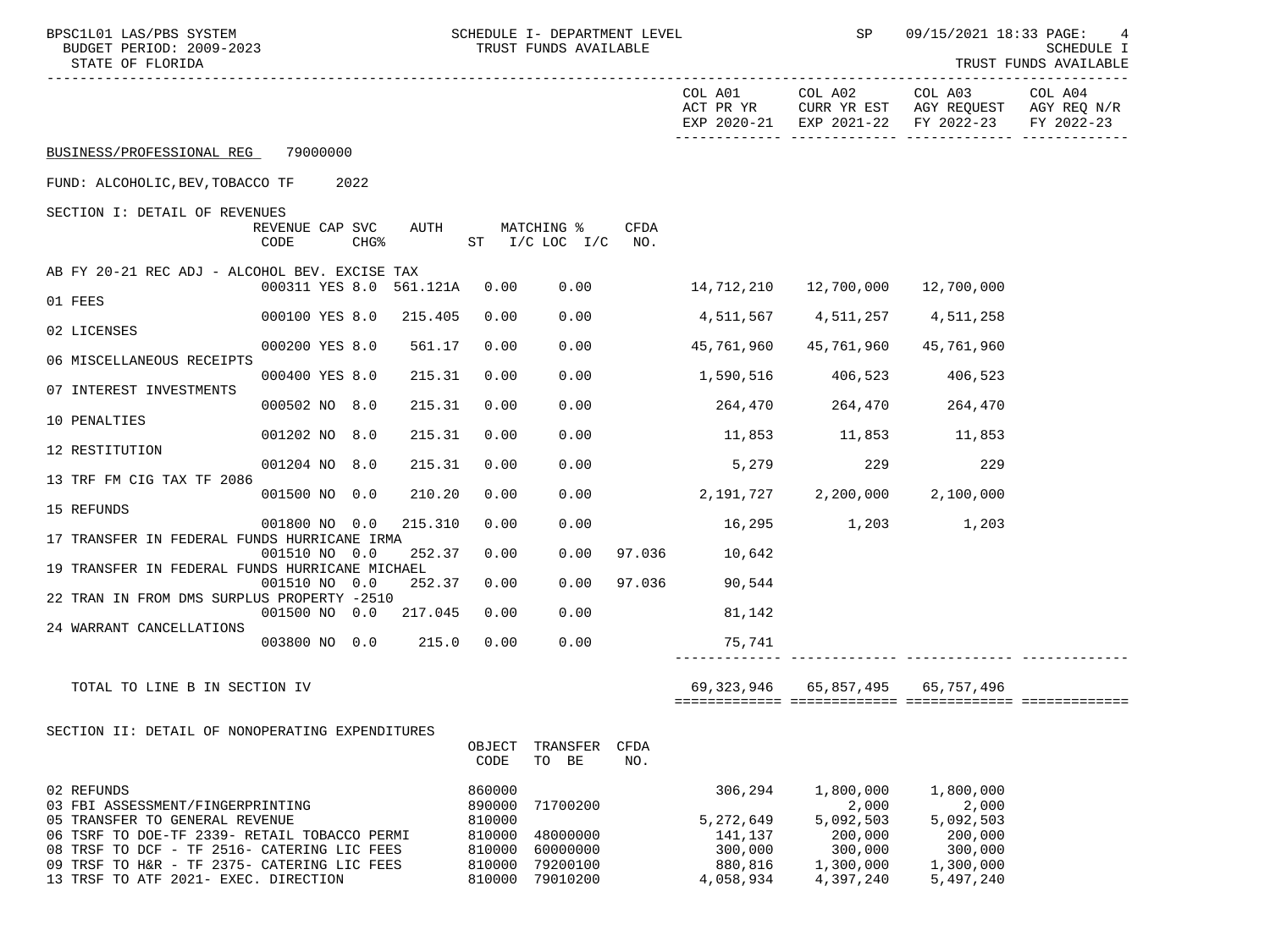| BPSC1L01 LAS/PBS SYSTEM<br>BUDGET PERIOD: 2009-2023<br>STATE OF FLORIDA                                                                                                                                                                                                                                                                                                                           | SCHEDULE I- DEPARTMENT LEVEL                             | TRUST FUNDS AVAILABLE            |     |                                                                                                    |                                                        | SP 09/15/2021 18:33 PAGE:                                                                                                                                      | 5<br><b>SCHEDULE I</b><br>TRUST FUNDS AVAILABLE |
|---------------------------------------------------------------------------------------------------------------------------------------------------------------------------------------------------------------------------------------------------------------------------------------------------------------------------------------------------------------------------------------------------|----------------------------------------------------------|----------------------------------|-----|----------------------------------------------------------------------------------------------------|--------------------------------------------------------|----------------------------------------------------------------------------------------------------------------------------------------------------------------|-------------------------------------------------|
|                                                                                                                                                                                                                                                                                                                                                                                                   |                                                          |                                  |     |                                                                                                    |                                                        | . _ _ _ _ _ _ _ _ _ _ _ _<br>COL A01 COL A02 COL A03 COL A04<br>ACT PR YR CURR YR EST AGY REQUEST AGY REQ N/R<br>EXP 2020-21 EXP 2021-22 FY 2022-23 FY 2022-23 |                                                 |
| BUSINESS/PROFESSIONAL REG 79000000                                                                                                                                                                                                                                                                                                                                                                |                                                          |                                  |     |                                                                                                    |                                                        |                                                                                                                                                                |                                                 |
| FUND: ALCOHOLIC, BEV, TOBACCO TF 2022                                                                                                                                                                                                                                                                                                                                                             |                                                          |                                  |     |                                                                                                    |                                                        |                                                                                                                                                                |                                                 |
| SECTION II: DETAIL OF NONOPERATING EXPENDITURES                                                                                                                                                                                                                                                                                                                                                   | OBJECT<br>CODE                                           | TRANSFER CFDA<br>TO BE           | NO. |                                                                                                    |                                                        |                                                                                                                                                                |                                                 |
| 26 TRANSFER TO ATF-2021-DSO<br>29 ASSESSMENT ON INVESTMENTS<br>39 ASSESSMENT ON INVESTIGATION<br>32 TRSFR TO DACS-TF-2773-VITACULTURE 610000<br>27 PREMERED TO DOU CLEAN ATR ACT 610000<br>37 BPFNSFER TO DOH CLEAN AIR ACT<br>39 TRANSFER TO GENERAL REVENUE > \$2 MILLION<br>VILLION 810000<br>710000<br>730000<br>40 DISTRIBUTION TO CITIES & COUNTIES<br>41 DISTRIBUTION TO CITIES & COUNTIES | 810000<br>830000<br>810000                               | 79040100<br>42000000<br>64000000 |     | $738,261$ $850,000$ $850,000$ $5,000$<br>5,000 5,000<br>18,714,420 1,780,931 10,000,000 18,714,420 | 405,093 635,932 635,932<br>18,246 18,246 18,246        | 5,000                                                                                                                                                          |                                                 |
| TOTAL TO LINE E IN SECTION IV                                                                                                                                                                                                                                                                                                                                                                     |                                                          |                                  |     |                                                                                                    | 40, 197, 982 51, 315, 341 35, 481, 852                 |                                                                                                                                                                |                                                 |
| SECTION III: ADJUSTMENTS                                                                                                                                                                                                                                                                                                                                                                          | OBJECT<br>CODE                                           |                                  |     |                                                                                                    |                                                        |                                                                                                                                                                |                                                 |
| 01 SEPTEMBER 2020 REVERSIONS<br>02 SEPTEMBER 2020 CF B (ENCUMBRANCES)<br>03 COVID ADJUSTMENT<br>04 INVESTMENT ADJUSTMENT<br>05 A/P NONOPERATING<br>10 TR 10 ADJUSTMENT                                                                                                                                                                                                                            | 991000<br>991000<br>991000<br>991000<br>991000<br>991000 |                                  |     | 234,705<br>$410, 265 -$<br>407,569-<br>1,000,000<br>88,525<br>19,399-                              |                                                        |                                                                                                                                                                |                                                 |
| TOTAL TO LINE H IN SECTION IV                                                                                                                                                                                                                                                                                                                                                                     |                                                          |                                  |     | 485,997                                                                                            |                                                        |                                                                                                                                                                |                                                 |
| SECTION IV: SUMMARY                                                                                                                                                                                                                                                                                                                                                                               |                                                          |                                  |     |                                                                                                    |                                                        |                                                                                                                                                                |                                                 |
| UNRESERVED FUND BALANCE - JULY 1<br>ADD: REVENUES (FROM SECTION I)<br>TOTAL FUNDS AVAILABLE (LINE A + LINE B)<br>LESS: OPERATING EXPENDITURES<br>LESS: NONOPERATING EXPENDITURES (SECTION II)<br>LESS: FIXED CAPITAL OUTLAY (TOTAL ONLY)                                                                                                                                                          | (A)<br>(B)<br>(C)<br>(D)<br>(E)<br>(F)                   |                                  |     | 69, 323, 946<br>88,581,804<br>23,698,152<br>40,197,982                                             | 65,857,495<br>91,029,162<br>30,151,067<br>51, 315, 341 | 19, 257, 858 25, 171, 667 9, 562, 754<br>65,757,496<br>75, 320, 250<br>30,151,067<br>35, 481, 852                                                              |                                                 |
| UNRESERVED FUND BALANCE - JUNE 30 - BEFORE ADJ<br>NET ADJUSTMENTS (FROM SECTION III)                                                                                                                                                                                                                                                                                                              | (G)<br>(H)                                               |                                  |     | 24,685,670<br>485,997                                                                              | 9,562,754                                              | 9,687,331                                                                                                                                                      |                                                 |
| ADJUSTED UNRESERVED FUND BALANCE - JUNE 30<br>TOTAL UNRESERVED FUND BALANCE FROM STATEWIDE CFO FILE:                                                                                                                                                                                                                                                                                              | (I)                                                      |                                  |     | 25,171,667<br>19,257,858                                                                           | 9,562,754                                              | 9,687,331                                                                                                                                                      |                                                 |
|                                                                                                                                                                                                                                                                                                                                                                                                   |                                                          |                                  |     |                                                                                                    |                                                        |                                                                                                                                                                |                                                 |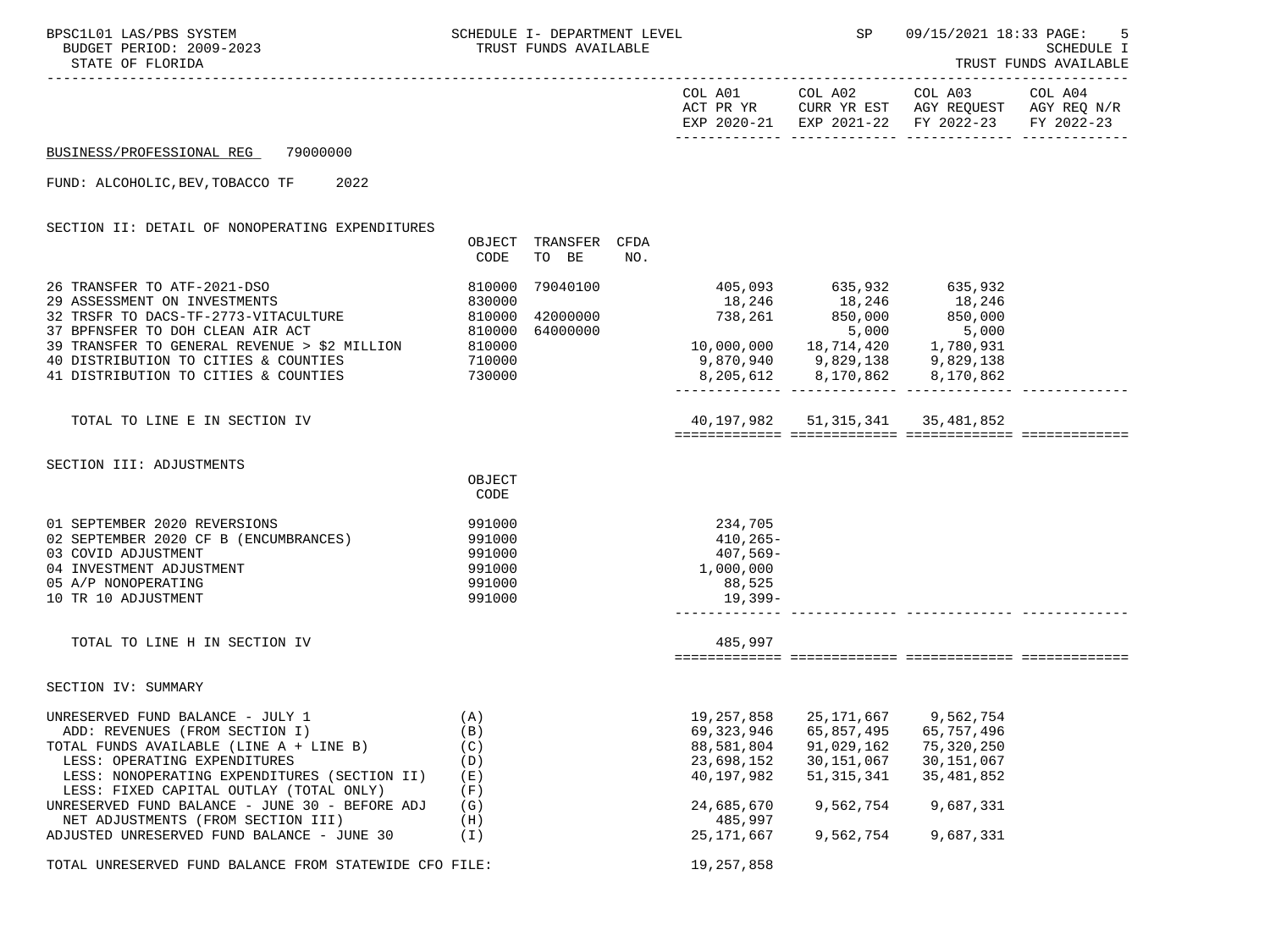| BPSC1L01 LAS/PBS SYSTEM<br>BUDGET PERIOD: 2009-2023<br>STATE OF FLORIDA |                            | SCHEDULE I- DEPARTMENT LEVEL<br>TRUST FUNDS AVAILABLE |                                     | SP                                    | 09/15/2021 18:33 PAGE:               | 6<br>SCHEDULE I<br>TRUST FUNDS AVAILABLE |
|-------------------------------------------------------------------------|----------------------------|-------------------------------------------------------|-------------------------------------|---------------------------------------|--------------------------------------|------------------------------------------|
|                                                                         |                            |                                                       | COL A01<br>ACT PR YR<br>EXP 2020-21 | COL A02<br>CURR YR EST<br>EXP 2021-22 | COL A03<br>AGY REQUEST<br>FY 2022-23 | COL A04<br>AGY REQ N/R<br>FY 2022-23     |
| 79000000<br>BUSINESS/PROFESSIONAL REG                                   |                            |                                                       |                                     |                                       |                                      |                                          |
| FUND: ALCOHOLIC, BEV, TOBACCO TF<br>2022                                |                            |                                                       |                                     |                                       |                                      |                                          |
|                                                                         |                            |                                                       |                                     |                                       |                                      |                                          |
| SCHEDULE IB: DETAIL OF UNRESERVED FUND BALANCE                          | FUNDING SOURCE<br>STATE(S) | RESTRICTED(R)<br>NONSTATE(N) UNRESTRICTED(U)          |                                     |                                       |                                      |                                          |
| 02 UNRESERVED FUND BALANCE                                              | -S                         | U                                                     |                                     |                                       | 25, 171, 667 9, 562, 754 9, 687, 331 |                                          |
| ADJUSTED UNRESERVED FUND BALANCE - JUNE 30                              |                            |                                                       |                                     |                                       | 25, 171, 667 9, 562, 754 9, 687, 331 |                                          |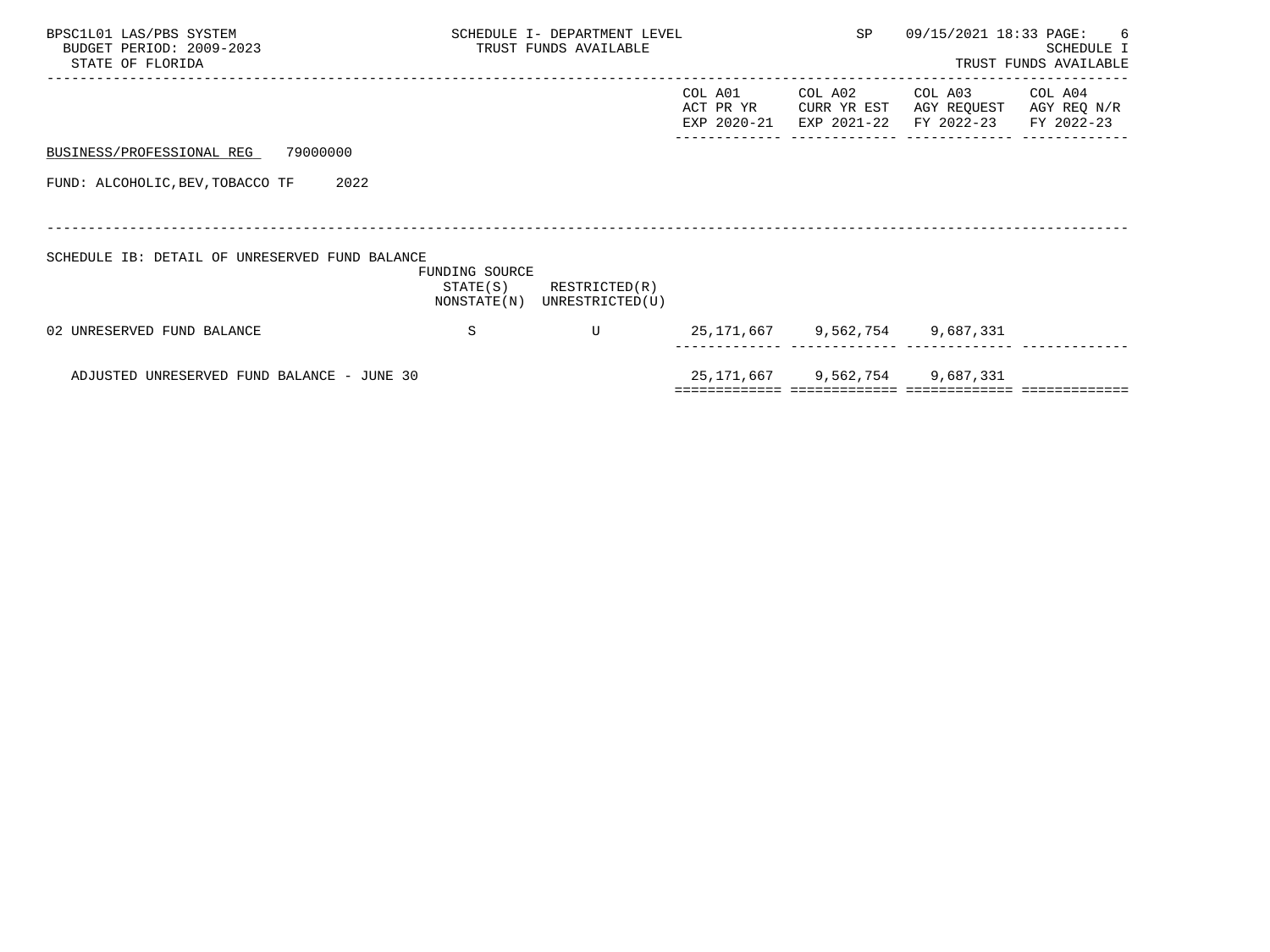| BPSC1L01 LAS/PBS SYSTEM<br>BUDGET PERIOD: 2009-2023<br>STATE OF FLORIDA                                                                                                                        |                         |                  | SCHEDULE I- DEPARTMENT LEVEL<br>TRUST FUNDS AVAILABLE |                                                |                                  | SP                 | 09/15/2021 18:33 PAGE:<br>7<br>SCHEDULE I<br>TRUST FUNDS AVAILABLE |                                                                  |                                                                                      |                       |
|------------------------------------------------------------------------------------------------------------------------------------------------------------------------------------------------|-------------------------|------------------|-------------------------------------------------------|------------------------------------------------|----------------------------------|--------------------|--------------------------------------------------------------------|------------------------------------------------------------------|--------------------------------------------------------------------------------------|-----------------------|
|                                                                                                                                                                                                |                         |                  |                                                       |                                                |                                  |                    | COL A01<br>ACT PR YR                                               | COL A02                                                          | COL A03<br>CURR YR EST AGY REQUEST AGY REQ N/R<br>EXP 2020-21 EXP 2021-22 FY 2022-23 | COL A04<br>FY 2022-23 |
| BUSINESS/PROFESSIONAL REG                                                                                                                                                                      | 79000000                |                  |                                                       |                                                |                                  |                    |                                                                    |                                                                  |                                                                                      |                       |
| FUND: CIGARETTE TAX COLL TF                                                                                                                                                                    |                         | 2086             |                                                       |                                                |                                  |                    |                                                                    |                                                                  |                                                                                      |                       |
| SECTION I: DETAIL OF REVENUES                                                                                                                                                                  | REVENUE CAP SVC<br>CODE | CHG <sup>8</sup> | AUTH                                                  |                                                | MATCHING %<br>ST I/C LOC I/C     | <b>CFDA</b><br>NO. |                                                                    |                                                                  |                                                                                      |                       |
| AA CIGARETTE TAX                                                                                                                                                                               | 000312 YES 8.0          |                  | 210.02                                                | 0.00                                           | 0.00                             |                    | 226,053,361                                                        | 235,800,000                                                      | 231,000,000                                                                          |                       |
| AB CIGARETTE SURCHARGE                                                                                                                                                                         |                         |                  |                                                       |                                                |                                  |                    |                                                                    |                                                                  |                                                                                      |                       |
| AC OTHER TOBACCO PRODUCTS                                                                                                                                                                      | 000313 YES 8.0          |                  | 210.267                                               | 0.00                                           | 0.00                             |                    | 675,385,534                                                        | 704,600,000                                                      | 690,500,000                                                                          |                       |
| AD MISCELLANEOUS REVENUE                                                                                                                                                                       | 000319 YES 8.0          |                  | 210.3                                                 | 0.00                                           | 0.00                             |                    | 87,856,097                                                         | 102,100,000                                                      | 105,900,000                                                                          |                       |
| AE INTEREST                                                                                                                                                                                    | 000400 YES 8.0          |                  | 215.31                                                | 0.00                                           | 0.00                             |                    | 894,144                                                            |                                                                  |                                                                                      |                       |
|                                                                                                                                                                                                | 000500 NO 8.0           |                  | 215                                                   | 0.00                                           | 0.00                             |                    | 19,076                                                             |                                                                  |                                                                                      |                       |
| TOTAL TO LINE B IN SECTION IV                                                                                                                                                                  |                         |                  |                                                       |                                                |                                  |                    |                                                                    | 990,208,212 1042,500,000 1027,400,000                            |                                                                                      |                       |
| SECTION II: DETAIL OF NONOPERATING EXPENDITURES                                                                                                                                                |                         |                  |                                                       | OBJECT<br>CODE                                 | TRANSFER<br>TO BE                | CFDA<br>NO.        |                                                                    |                                                                  |                                                                                      |                       |
| AA ADJ FY 21-22 REC- TRFR TO HCTF 2003<br>AB FY 21-22 REC ADJ-TRFR TO REVENUE SHARING<br>AC FY 21-22 REC ADJ-GR SERVICE CHARGE EXCISE<br>AD FY 21-22 REC ADJ-TRFR TO AHCA-PMATF 2565           |                         |                  |                                                       | 810000<br>810000<br>880800<br>810000           | 68501400<br>79400300<br>68501400 |                    | 6,433,692<br>65,002,477                                            | 750,226,296 741,800,000<br>6,200,000<br>18,800,000<br>62,800,000 | 732,300,000<br>6,100,000<br>18,500,000<br>61,600,000                                 |                       |
| AE FY 21-22 REC ADJ-TRFR TO GR<br>AF FY 21-22 REFUNDS SURCHARGE<br>AG FY 21-22 REC ADJ-GR SER CHARGE SURCHARGE<br>AH ADJ FY 21-22 REC-TRFR TO BIOMED RSCH TF<br>BB FY 21-22 REFUNDS EXCISE TAX |                         |                  |                                                       | 810000<br>860000<br>880800<br>810000<br>860000 | 79400300<br>64200100             |                    | 132,672,746<br>893,326<br>84,719,085<br>2, 218, 515                | 116,500,000<br>400,000<br>64,500,000<br>2,100,000<br>300,000     | 113,400,000<br>400,000<br>63,700,000<br>2,100,000<br>300,000                         |                       |
| CC ADJ FY 21-22 REC-TRFR TO AB&TTF<br>DD ADJ FY 21-22 REC-TRFR TO MOFFIT CANCER                                                                                                                |                         |                  |                                                       | 810000<br>810000                               | 79400300                         |                    | $2,191,727$ $2,200,000$<br>15,524,028                              | 26,900,000                                                       | 2,100,000<br>26,900,000                                                              |                       |
| TOTAL TO LINE E IN SECTION IV                                                                                                                                                                  |                         |                  |                                                       |                                                |                                  |                    |                                                                    | 1059,881,892 1042,500,000 1027,400,000                           |                                                                                      |                       |
| SECTION III: ADJUSTMENTS                                                                                                                                                                       |                         |                  |                                                       | OBJECT<br>CODE                                 |                                  |                    |                                                                    |                                                                  |                                                                                      |                       |
| 01 SWFS ADJUSTMENT A/R                                                                                                                                                                         |                         |                  |                                                       | 991000                                         |                                  |                    | 69,673,680                                                         |                                                                  |                                                                                      |                       |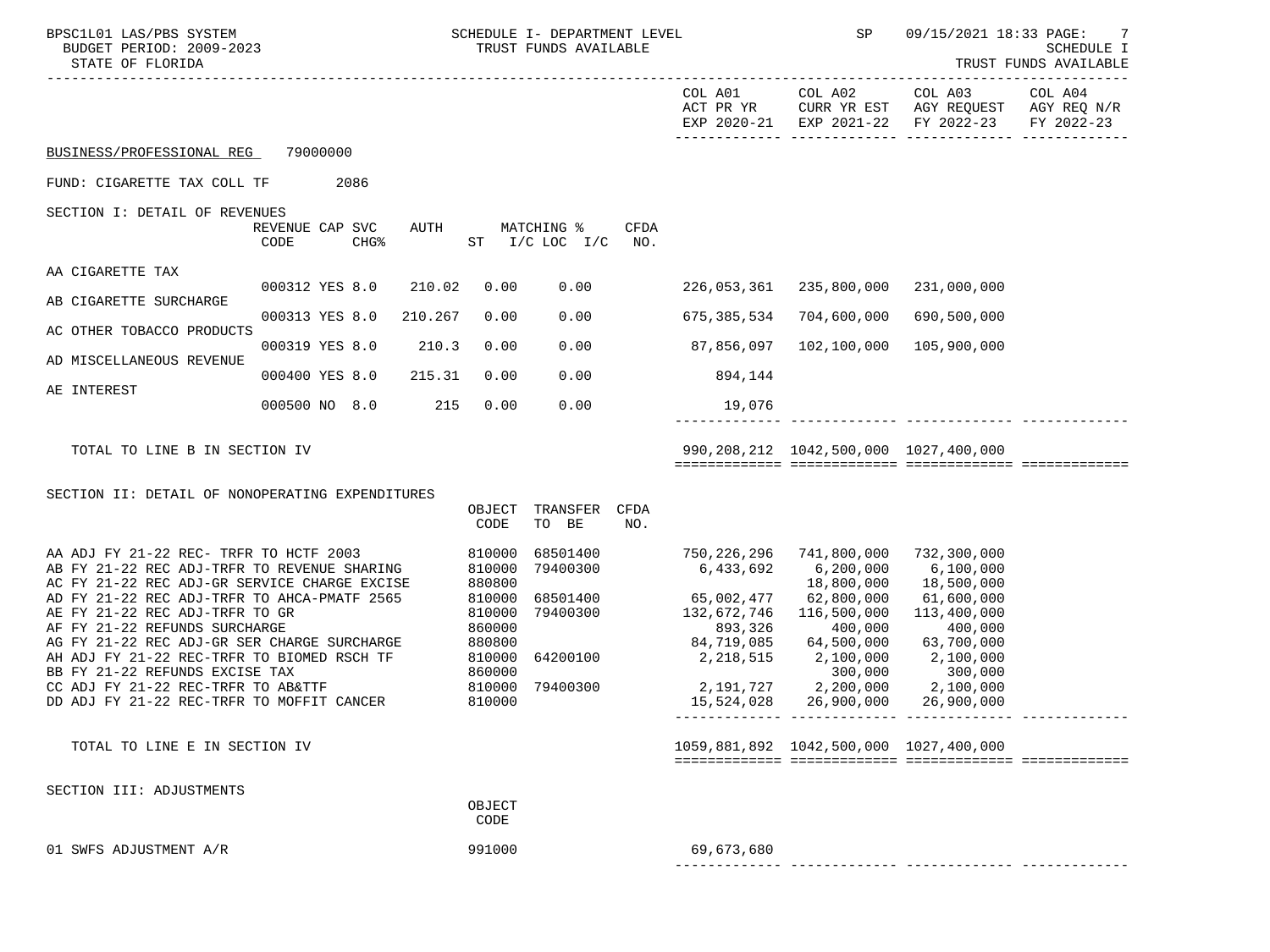| BPSC1L01 LAS/PBS SYSTEM<br>BUDGET PERIOD: 2009-2023<br>STATE OF FLORIDA                                                                                                                                                                                                                                                                                                        | SCHEDULE I- DEPARTMENT LEVEL<br>TRUST FUNDS AVAILABLE         |                           | SP                                                                                                                       | 09/15/2021 18:33 PAGE: 8<br>SCHEDULE I<br>TRUST FUNDS AVAILABLE                                                   |  |  |
|--------------------------------------------------------------------------------------------------------------------------------------------------------------------------------------------------------------------------------------------------------------------------------------------------------------------------------------------------------------------------------|---------------------------------------------------------------|---------------------------|--------------------------------------------------------------------------------------------------------------------------|-------------------------------------------------------------------------------------------------------------------|--|--|
|                                                                                                                                                                                                                                                                                                                                                                                |                                                               |                           | COL A01 COL A02                                                                                                          | COL A03 COL A04<br>ACT PR YR CURR YR EST AGY REQUEST AGY REQ N/R<br>EXP 2020-21 EXP 2021-22 FY 2022-23 FY 2022-23 |  |  |
| BUSINESS/PROFESSIONAL REG 79000000                                                                                                                                                                                                                                                                                                                                             |                                                               |                           |                                                                                                                          |                                                                                                                   |  |  |
| 2086<br>FUND: CIGARETTE TAX COLL TF                                                                                                                                                                                                                                                                                                                                            |                                                               |                           |                                                                                                                          |                                                                                                                   |  |  |
| SECTION III: ADJUSTMENTS                                                                                                                                                                                                                                                                                                                                                       | OBJECT<br>CODE                                                |                           |                                                                                                                          |                                                                                                                   |  |  |
| TOTAL TO LINE H IN SECTION IV                                                                                                                                                                                                                                                                                                                                                  |                                                               | 69,673,680                |                                                                                                                          |                                                                                                                   |  |  |
| SECTION IV: SUMMARY                                                                                                                                                                                                                                                                                                                                                            |                                                               |                           |                                                                                                                          |                                                                                                                   |  |  |
| UNRESERVED FUND BALANCE - JULY 1<br>ADD: REVENUES (FROM SECTION I)<br>TOTAL FUNDS AVAILABLE (LINE A + LINE B)<br>LESS: OPERATING EXPENDITURES<br>LESS: NONOPERATING EXPENDITURES (SECTION II)<br>LESS: FIXED CAPITAL OUTLAY (TOTAL ONLY)<br>UNRESERVED FUND BALANCE - JUNE 30 - BEFORE ADJ<br>NET ADJUSTMENTS (FROM SECTION III)<br>ADJUSTED UNRESERVED FUND BALANCE - JUNE 30 | (A)<br>(B)<br>(C)<br>(D)<br>(E)<br>(F)<br>(G)<br>(H)<br>( I ) | 69,673,680-<br>69,673,680 | 990,208,212 1042,500,000 1027,400,000<br>990,208,212 1042,500,000 1027,400,000<br>1059,881,892 1042,500,000 1027,400,000 |                                                                                                                   |  |  |

TOTAL UNRESERVED FUND BALANCE FROM STATEWIDE CFO FILE: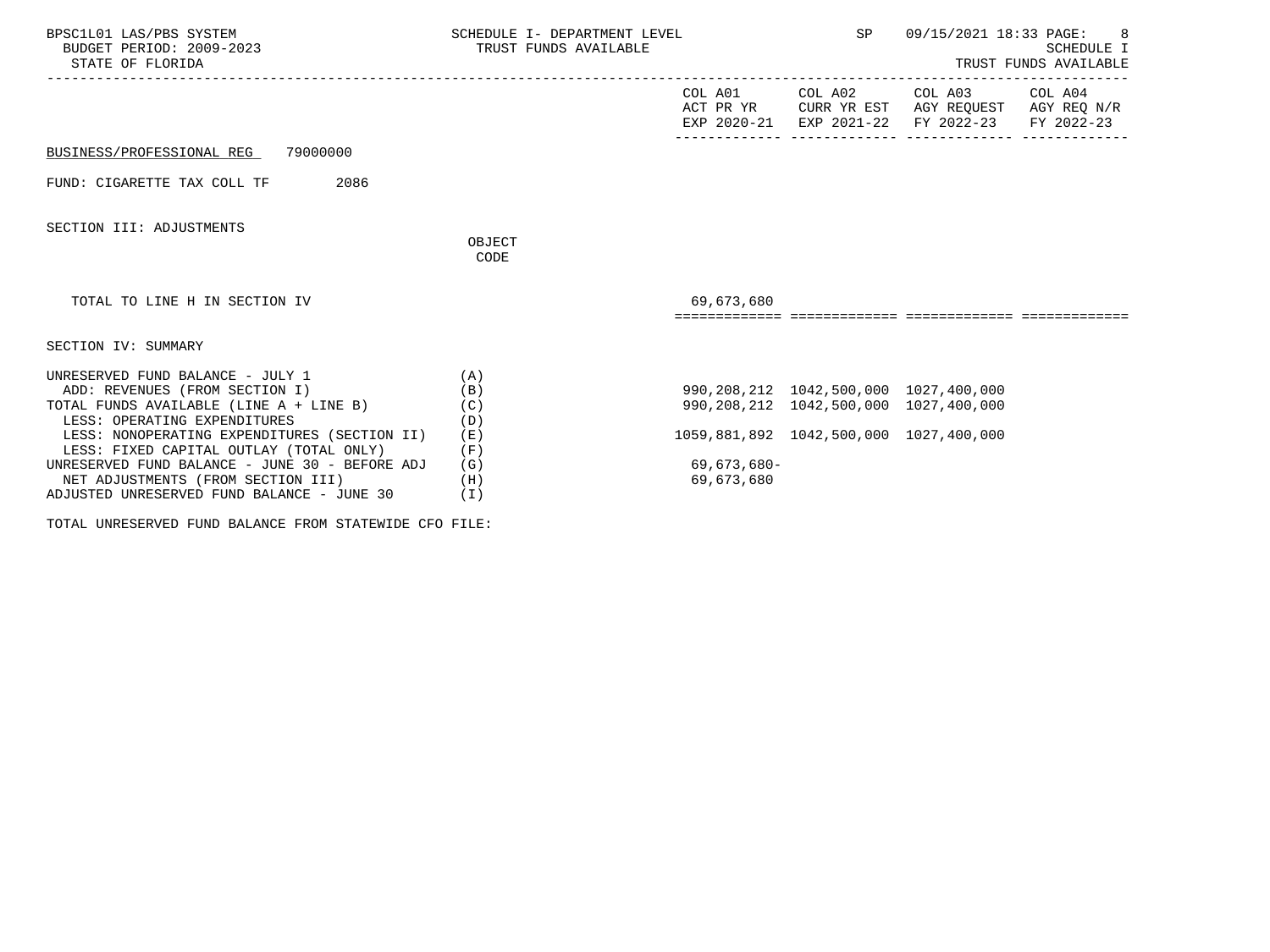| BPSC1L01 LAS/PBS SYSTEM<br>BUDGET PERIOD: 2009-2023<br>STATE OF FLORIDA                                                                                                                           |                                             |         |                                                          | SCHEDULE I- DEPARTMENT LEVEL<br>TRUST FUNDS AVAILABLE |             |                                            | SP                                                              | 09/15/2021 18:33 PAGE:<br>9<br>SCHEDULE I<br>TRUST FUNDS AVAILABLE                   |                       |
|---------------------------------------------------------------------------------------------------------------------------------------------------------------------------------------------------|---------------------------------------------|---------|----------------------------------------------------------|-------------------------------------------------------|-------------|--------------------------------------------|-----------------------------------------------------------------|--------------------------------------------------------------------------------------|-----------------------|
|                                                                                                                                                                                                   |                                             |         |                                                          |                                                       |             | COL A01<br>ACT PR YR                       | COL A02                                                         | COL A03<br>CURR YR EST AGY REQUEST AGY REQ N/R<br>EXP 2020-21 EXP 2021-22 FY 2022-23 | COL A04<br>FY 2022-23 |
| BUSINESS/PROFESSIONAL REG                                                                                                                                                                         | 79000000                                    |         |                                                          |                                                       |             |                                            |                                                                 |                                                                                      |                       |
| FUND: FL CONDO/TIMESHARE/MH TF                                                                                                                                                                    | 2289                                        |         |                                                          |                                                       |             |                                            |                                                                 |                                                                                      |                       |
| SECTION I: DETAIL OF REVENUES                                                                                                                                                                     | REVENUE CAP SVC<br>CHG <sup>8</sup><br>CODE | AUTH    |                                                          | MATCHING %<br>ST I/C LOC I/C NO.                      | CFDA        |                                            |                                                                 |                                                                                      |                       |
| 01 FEES                                                                                                                                                                                           |                                             |         |                                                          |                                                       |             |                                            |                                                                 |                                                                                      |                       |
| 02 LICENSES                                                                                                                                                                                       | 000100 YES 8.0                              | 718.502 | 0.00                                                     | 0.00                                                  |             |                                            |                                                                 |                                                                                      |                       |
| 04 MISCELLANEOUS RECEIPTS                                                                                                                                                                         | 000200 YES 8.0                              | 326.004 | 0.00                                                     | 0.00                                                  |             | 1,036,050                                  |                                                                 | 919,750 969,749                                                                      |                       |
| 05 INTEREST INVESTMENTS                                                                                                                                                                           | 000400 YES 8.0                              | 215.31  | 0.00                                                     | 0.00                                                  |             | 60,902                                     |                                                                 |                                                                                      |                       |
| 07 FINES                                                                                                                                                                                          | 000502 NO 8.0                               | 215.535 | 0.00                                                     | 0.00                                                  |             | 201,222                                    | 201,222                                                         | 201,220                                                                              |                       |
| 08 REFUNDS                                                                                                                                                                                        | 001200 NO 8.0                               | 215.31  | 0.00                                                     | 0.00                                                  |             | 391,349                                    | 114,500                                                         | 114,500                                                                              |                       |
| 12 PENALTIES                                                                                                                                                                                      | 001800 NO 0.0                               | 215.31  | 0.00                                                     | 0.00                                                  |             |                                            | 12,191 10,000 10,000                                            |                                                                                      |                       |
|                                                                                                                                                                                                   | 001202 NO 8.0                               | 215.31  | 0.00                                                     | 0.00                                                  |             | 959                                        |                                                                 |                                                                                      |                       |
| TOTAL TO LINE B IN SECTION IV                                                                                                                                                                     |                                             |         |                                                          |                                                       |             |                                            | 14,808,412  14,963,372  15,038,369                              |                                                                                      |                       |
| SECTION II: DETAIL OF NONOPERATING EXPENDITURES                                                                                                                                                   |                                             |         | OBJECT<br>CODE                                           | TRANSFER<br>TO BE                                     | CFDA<br>NO. |                                            |                                                                 |                                                                                      |                       |
| AA SERVICE CHARGE TO GENERAL REVENUE<br>01 TRANFERS TO GR 215.32 (GR SWEEP)<br>03 REFUNDS<br>04 TRANSFERS TO ADMINISTRATION TF - 2021<br>07 ASSESSMENT ON INVESTMENTS<br>09 5% TRUST FUND RESERVE |                                             |         | 880800<br>990002<br>860000<br>810000<br>830000<br>999000 | 79010200                                              |             | 1,164,894 1,196,270<br>5,000,000<br>62,874 | 5,000,000<br>85,000<br>2,323,179 2,737,061<br>$14,436$ $14,436$ | 1,202,270<br>85,000<br>3,437,061<br>14,436<br>334,509                                |                       |
| 10 TRANSFER TO SRVC OPERATIONS ADM TF - 2021<br>15 FINGERPRINT ASSESSMENT                                                                                                                         |                                             |         |                                                          | 810000 79040100<br>810000 71700200                    |             | 6,072                                      | 290,513 506,686<br>15,000                                       | 506,686<br>15,000                                                                    |                       |
| TOTAL TO LINE E IN SECTION IV                                                                                                                                                                     |                                             |         |                                                          |                                                       |             |                                            | 8,861,968 9,554,453                                             | 5,594,962                                                                            |                       |
| SECTION III: ADJUSTMENTS                                                                                                                                                                          |                                             |         | OBJECT<br>CODE                                           |                                                       |             |                                            |                                                                 |                                                                                      |                       |
| 01 SEPTEMBER 2020 REVERSIONS<br>04 2020 AP NOT CF                                                                                                                                                 |                                             |         | 991000<br>991000                                         |                                                       |             | 25,429<br>111,906                          |                                                                 |                                                                                      |                       |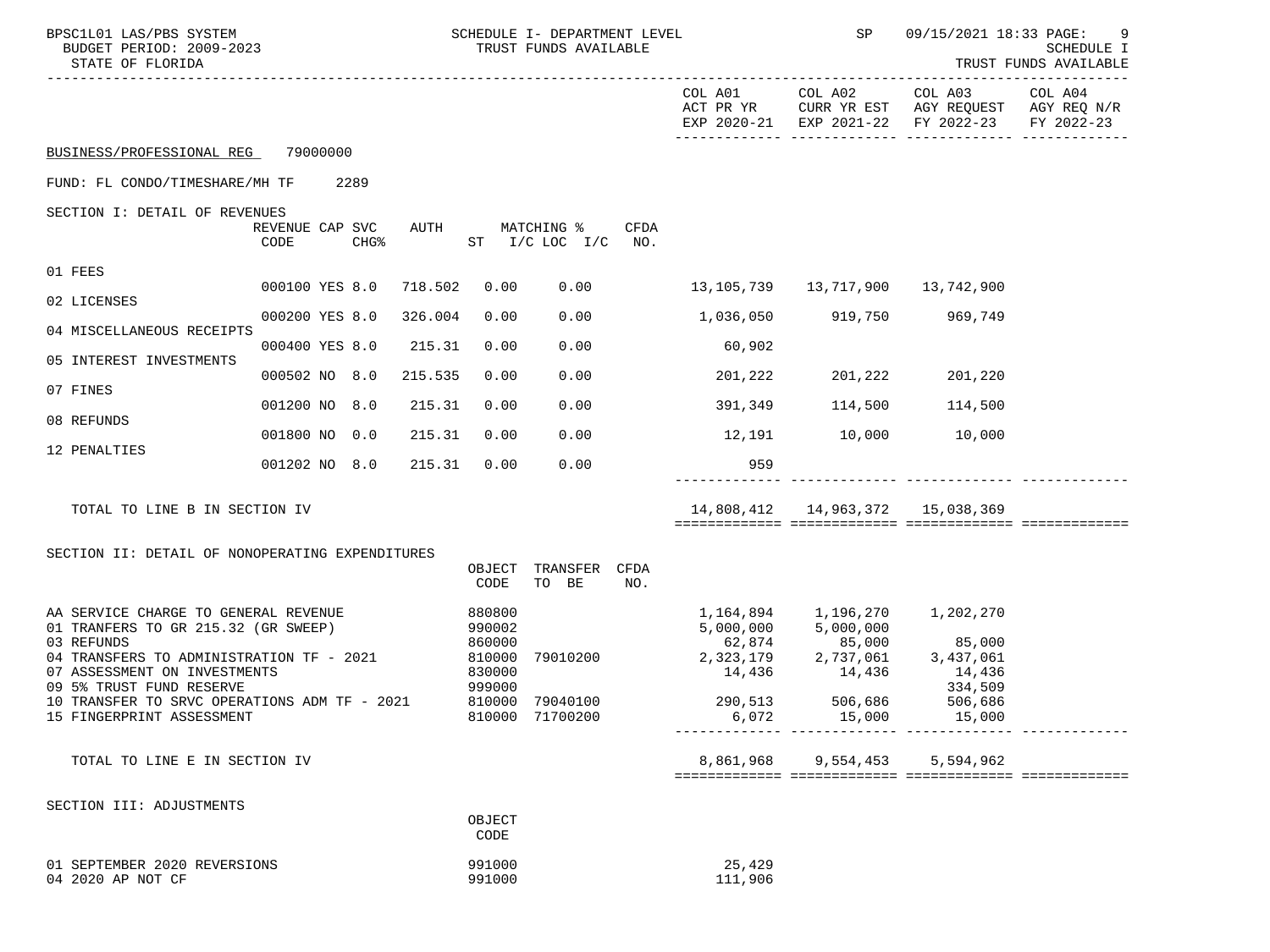| BPSC1L01 LAS/PBS SYSTEM<br>BUDGET PERIOD: 2009-2023<br>STATE OF FLORIDA                                                                                                                                                                                                                                                          |                                                        | SCHEDULE I- DEPARTMENT LEVEL<br>TRUST FUNDS AVAILABLE |                                                                                           | SP                                                              |                                                                                                | 09/15/2021 18:33 PAGE: 10<br>SCHEDULE I<br>TRUST FUNDS AVAILABLE |
|----------------------------------------------------------------------------------------------------------------------------------------------------------------------------------------------------------------------------------------------------------------------------------------------------------------------------------|--------------------------------------------------------|-------------------------------------------------------|-------------------------------------------------------------------------------------------|-----------------------------------------------------------------|------------------------------------------------------------------------------------------------|------------------------------------------------------------------|
|                                                                                                                                                                                                                                                                                                                                  |                                                        |                                                       | COL A01                                                                                   | COL A02                                                         | COL A03<br>ACT PR YR CURR YR EST AGY REQUEST AGY REQ N/R<br>EXP 2020-21 EXP 2021-22 FY 2022-23 | COL A04<br>FY 2022-23                                            |
| 79000000<br>BUSINESS/PROFESSIONAL REG                                                                                                                                                                                                                                                                                            |                                                        |                                                       |                                                                                           |                                                                 |                                                                                                |                                                                  |
| 2289<br>FUND: FL CONDO/TIMESHARE/MH TF                                                                                                                                                                                                                                                                                           |                                                        |                                                       |                                                                                           |                                                                 |                                                                                                |                                                                  |
| SECTION III: ADJUSTMENTS                                                                                                                                                                                                                                                                                                         |                                                        |                                                       |                                                                                           |                                                                 |                                                                                                |                                                                  |
|                                                                                                                                                                                                                                                                                                                                  | OBJECT<br>CODE                                         |                                                       |                                                                                           |                                                                 |                                                                                                |                                                                  |
| 05 2020 CF B'S<br>18 TR 10 PY POST CLOSING ADJUSTMENTS                                                                                                                                                                                                                                                                           | 991000<br>991000                                       |                                                       | 113,064-<br>79,665                                                                        |                                                                 |                                                                                                |                                                                  |
| TOTAL TO LINE H IN SECTION IV                                                                                                                                                                                                                                                                                                    |                                                        |                                                       | 103,936                                                                                   |                                                                 |                                                                                                |                                                                  |
| SECTION IV: SUMMARY                                                                                                                                                                                                                                                                                                              |                                                        |                                                       |                                                                                           |                                                                 |                                                                                                |                                                                  |
| UNRESERVED FUND BALANCE - JULY 1<br>ADD: REVENUES (FROM SECTION I)<br>TOTAL FUNDS AVAILABLE (LINE A + LINE B)<br>LESS: OPERATING EXPENDITURES<br>LESS: NONOPERATING EXPENDITURES (SECTION II)<br>LESS: FIXED CAPITAL OUTLAY (TOTAL ONLY)<br>UNRESERVED FUND BALANCE - JUNE 30 - BEFORE ADJ<br>NET ADJUSTMENTS (FROM SECTION III) | (A)<br>(B)<br>(C)<br>(D)<br>( E )<br>(F)<br>(G)<br>(H) |                                                       | 12,191,318<br>14,808,412<br>26,999,730<br>6,418,979<br>8,861,968<br>11,718,783<br>103,936 | 14,963,372<br>26,786,091<br>7,503,635<br>9,554,453<br>9,728,003 | 11,822,719 9,728,003<br>15,038,369<br>24,766,372<br>7,503,635<br>5,594,962<br>11,667,775       |                                                                  |
| ADJUSTED UNRESERVED FUND BALANCE - JUNE 30                                                                                                                                                                                                                                                                                       | ( I )                                                  |                                                       | 11,822,719                                                                                | 9,728,003                                                       | 11,667,775                                                                                     |                                                                  |
| TOTAL UNRESERVED FUND BALANCE FROM STATEWIDE CFO FILE:<br>SCHEDULE IB: DETAIL OF UNRESERVED FUND BALANCE                                                                                                                                                                                                                         | FUNDING SOURCE<br>STATE(S)                             | RESTRICTED(R)<br>NONSTATE(N) UNRESTRICTED(U)          | 12,191,318                                                                                |                                                                 |                                                                                                |                                                                  |
| 01 CONDOMINIUMS- FEES, LICENSES, MISC, FINES<br>02 TIMESHARESFEES- LICENSES, MISC, FINES<br>03 MOBILE HOMESFEES- LICENSES, MISC, FINES<br>04 YACHTS AND SHIPSFEES- LICENSES, MISC<br>05 HOMEOWNERS ASSOCIATIONS- FEES, MISC                                                                                                      | S<br>S<br>S<br>S<br>S                                  | U<br>U<br>U<br>U<br>U                                 | 5,258,265<br>6,483,720<br>737,271<br>635,383<br>1,291,920-                                | 4,326,620<br>5,334,953<br>606,645<br>522,807<br>1,063,022-      | 5,189,352<br>6,398,747<br>727,610<br>627,055<br>1,274,989-                                     |                                                                  |
| ADJUSTED UNRESERVED FUND BALANCE - JUNE 30                                                                                                                                                                                                                                                                                       |                                                        |                                                       | 11,822,719                                                                                | 9,728,003                                                       | 11,667,775                                                                                     |                                                                  |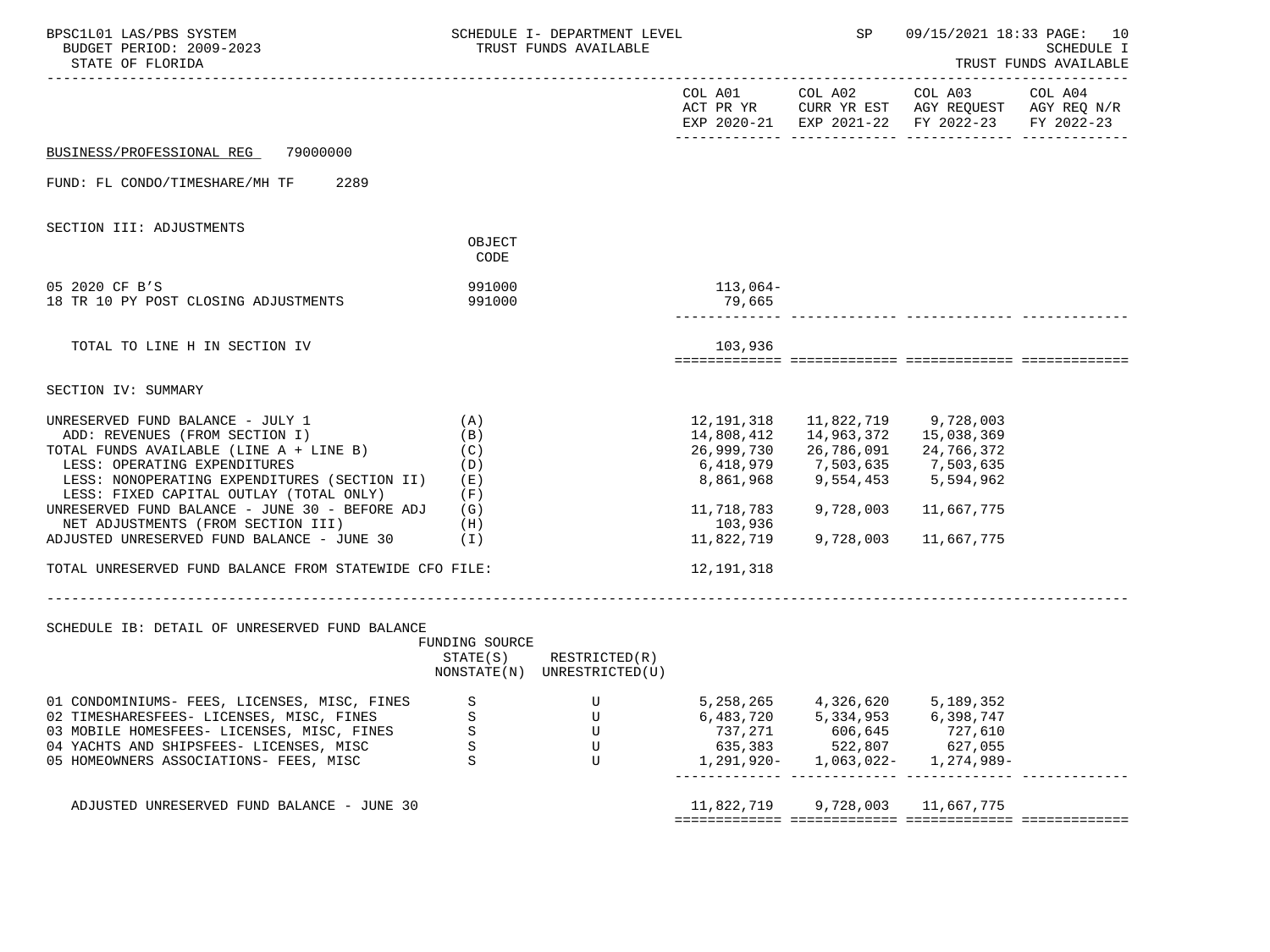| BPSC1L01 LAS/PBS SYSTEM<br>BUDGET PERIOD: 2009-2023<br>STATE OF FLORIDA                                                                             |                         |              |                                      | SCHEDULE I- DEPARTMENT LEVEL<br>TRUST FUNDS AVAILABLE |             |                               | SP                                     |                                                                                      | 09/15/2021 18:33 PAGE: 11<br>SCHEDULE I<br>TRUST FUNDS AVAILABLE |
|-----------------------------------------------------------------------------------------------------------------------------------------------------|-------------------------|--------------|--------------------------------------|-------------------------------------------------------|-------------|-------------------------------|----------------------------------------|--------------------------------------------------------------------------------------|------------------------------------------------------------------|
|                                                                                                                                                     |                         |              |                                      |                                                       |             | COL A01<br>ACT PR YR          | COL A02                                | COL A03<br>CURR YR EST AGY REQUEST AGY REQ N/R<br>EXP 2020-21 EXP 2021-22 FY 2022-23 | COL A04<br>FY 2022-23                                            |
| BUSINESS/PROFESSIONAL REG                                                                                                                           | 79000000                |              |                                      |                                                       |             |                               |                                        |                                                                                      |                                                                  |
| FUND: HOTEL AND RESTAURANT TF                                                                                                                       |                         | 2375         |                                      |                                                       |             |                               |                                        |                                                                                      |                                                                  |
| SECTION I: DETAIL OF REVENUES                                                                                                                       |                         |              |                                      |                                                       |             |                               |                                        |                                                                                      |                                                                  |
|                                                                                                                                                     | REVENUE CAP SVC<br>CODE | AUTH<br>CHG% |                                      | MATCHING %<br>$ST$ $I/C$ LOC $I/C$                    | CFDA<br>NO. |                               |                                        |                                                                                      |                                                                  |
| 01 FEES                                                                                                                                             |                         |              |                                      |                                                       |             |                               |                                        |                                                                                      |                                                                  |
| 02 LICENSES                                                                                                                                         | 000100 YES 8.0          | 215.405      | 0.00                                 | 0.00                                                  |             | 9,289,805                     | 9,290,020                              | 9,290,020                                                                            |                                                                  |
| 04 MISCELLANEOUS RECEIPTS                                                                                                                           | 000200 YES 8.0          | 509.251      | 0.00                                 | 0.00                                                  |             | 25,308,218                    | 25,308,218                             | 25,308,218                                                                           |                                                                  |
| 05 INTEREST - INVESTMENTS                                                                                                                           | 000400 YES 8.0          | 215.31       | 0.00                                 | 0.00                                                  |             | 913,169                       | 399,143 399,142                        |                                                                                      |                                                                  |
| 12 FINES AND FORFEITURES                                                                                                                            | 000502 NO 8.0           | 215.31       | 0.00                                 | 0.00                                                  |             | 388,467 388,467               |                                        | 388,467                                                                              |                                                                  |
| 15 ALCOHOLIC BEV & TOBACCO TF 2022 CARTERING LIC                                                                                                    | 001200 NO 8.0           | 215.31       | 0.00                                 | 0.00                                                  |             | 1,103,908                     | 1,103,800                              | 1,103,800                                                                            |                                                                  |
|                                                                                                                                                     | 001500 NO 0.0           | 561.20       | 0.00                                 | 0.00                                                  |             | 905,762                       | 1,000,000                              | 1,000,000                                                                            |                                                                  |
| 18 REFUNDS                                                                                                                                          | 001800 NO 0.0           | 215.31       | 0.00                                 | 0.00                                                  |             |                               | 25,472 25,423 25,423                   |                                                                                      |                                                                  |
| 48 PY WARRANT CANCELLATION                                                                                                                          | 003700 NO 0.0           | 215.422      | 0.00                                 | 0.00                                                  |             | 683                           |                                        |                                                                                      |                                                                  |
|                                                                                                                                                     |                         |              |                                      |                                                       |             |                               |                                        |                                                                                      |                                                                  |
| TOTAL TO LINE B IN SECTION IV                                                                                                                       |                         |              |                                      |                                                       |             |                               | 37,935,484 37,515,071 37,515,070       |                                                                                      |                                                                  |
| SECTION II: DETAIL OF NONOPERATING EXPENDITURES                                                                                                     |                         |              |                                      |                                                       |             |                               |                                        |                                                                                      |                                                                  |
|                                                                                                                                                     |                         |              | OBJECT<br>CODE                       | TRANSFER<br>TO BE                                     | CFDA<br>NO. |                               |                                        |                                                                                      |                                                                  |
| 01 TRANSFER TO ADMINISTRATIVE TF - 2021<br>02 SERVICE CHARGE TO GENERAL REVENUE - 8%<br>03 REFUND STATE REVENUES<br>04 5 PERCENT TRUST FUND RESERVE |                         |              | 810000<br>880800<br>860000<br>999000 | 79010200                                              |             | 4,471,102 5,272,308 6,572,308 | 2,755,309 2,919,172<br>385,719 665,000 | 2,919,172<br>665,000<br>1,379,871                                                    |                                                                  |
| 05 ASSESSMENT ON INVESTMENTS<br>16 TRAN TO HEALTH - CLEAN AIR ACT-2239                                                                              |                         |              | 830000                               | 810000 64000000                                       |             | 27,294                        | 27,294<br>7,500                        | 27,294<br>7,500                                                                      |                                                                  |
| 17 TRAN TO SRVC OPERATION ADMIN TF 2021                                                                                                             |                         |              |                                      | 810000 79040100                                       |             |                               | 1, 145, 683 1, 691, 374                | 1,691,374                                                                            |                                                                  |
| TOTAL TO LINE E IN SECTION IV                                                                                                                       |                         |              |                                      |                                                       |             |                               | 8,785,107   10,582,648   13,262,519    |                                                                                      |                                                                  |
| SECTION III: ADJUSTMENTS                                                                                                                            |                         |              |                                      |                                                       |             |                               |                                        |                                                                                      |                                                                  |
|                                                                                                                                                     |                         |              | OBJECT<br>CODE                       |                                                       |             |                               |                                        |                                                                                      |                                                                  |
| 01 SEPT 2020 INCURRED OBLIGATIONS REVERSIONS                                                                                                        |                         |              | 991000                               |                                                       |             | 58,510                        |                                        |                                                                                      |                                                                  |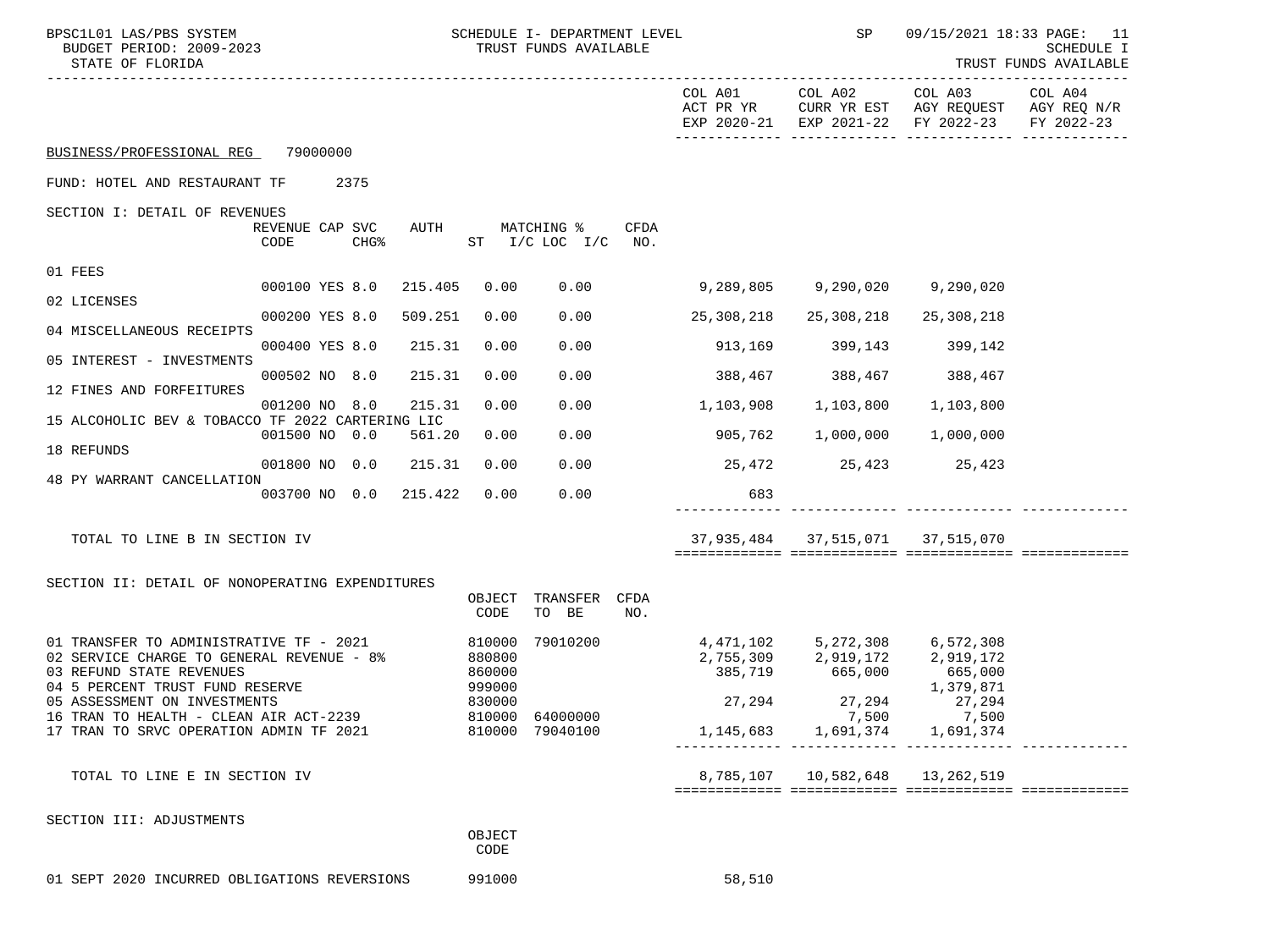| BPSC1L01 LAS/PBS SYSTEM<br>BUDGET PERIOD: 2009-2023<br>STATE OF FLORIDA                                                                                                                                                                                                                              |                                                          | SCHEDULE I- DEPARTMENT LEVEL<br>TRUST FUNDS AVAILABLE |                                                                                 | SP                                                                               |                                                                                                                   | 09/15/2021 18:33 PAGE: 12<br>SCHEDULE I<br>TRUST FUNDS AVAILABLE |
|------------------------------------------------------------------------------------------------------------------------------------------------------------------------------------------------------------------------------------------------------------------------------------------------------|----------------------------------------------------------|-------------------------------------------------------|---------------------------------------------------------------------------------|----------------------------------------------------------------------------------|-------------------------------------------------------------------------------------------------------------------|------------------------------------------------------------------|
|                                                                                                                                                                                                                                                                                                      |                                                          |                                                       |                                                                                 | COL A01 COL A02                                                                  | COL A03 COL A04<br>ACT PR YR CURR YR EST AGY REQUEST AGY REQ N/R<br>EXP 2020-21 EXP 2021-22 FY 2022-23 FY 2022-23 |                                                                  |
| 79000000<br>BUSINESS/PROFESSIONAL REG                                                                                                                                                                                                                                                                |                                                          |                                                       |                                                                                 |                                                                                  |                                                                                                                   |                                                                  |
| FUND: HOTEL AND RESTAURANT TF 2375                                                                                                                                                                                                                                                                   |                                                          |                                                       |                                                                                 |                                                                                  |                                                                                                                   |                                                                  |
| SECTION III: ADJUSTMENTS                                                                                                                                                                                                                                                                             |                                                          |                                                       |                                                                                 |                                                                                  |                                                                                                                   |                                                                  |
|                                                                                                                                                                                                                                                                                                      | OBJECT<br>CODE                                           |                                                       |                                                                                 |                                                                                  |                                                                                                                   |                                                                  |
| 02 TR 10 ADJUSTMENTS<br>03 COMPENSATED ABSENCES 2020 NOT CF<br>04 2020 CERTIFIED FORWARD B'S REVERSAL<br>05 2020 AP NOT CF                                                                                                                                                                           | 991000<br>991000<br>991000<br>991000                     |                                                       | 34,701<br>473,730<br>274,941-<br>66,026-                                        |                                                                                  |                                                                                                                   |                                                                  |
| TOTAL TO LINE H IN SECTION IV                                                                                                                                                                                                                                                                        |                                                          |                                                       | 225,974                                                                         |                                                                                  |                                                                                                                   |                                                                  |
| SECTION IV: SUMMARY                                                                                                                                                                                                                                                                                  |                                                          |                                                       |                                                                                 |                                                                                  |                                                                                                                   |                                                                  |
| UNRESERVED FUND BALANCE - JULY 1<br>ADD: REVENUES (FROM SECTION I)<br>TOTAL FUNDS AVAILABLE (LINE A + LINE B)<br>LESS: OPERATING EXPENDITURES<br>LESS: NONOPERATING EXPENDITURES (SECTION II) (E)<br>LESS: FIXED CAPITAL OUTLAY (TOTAL ONLY)<br>UNRESERVED FUND BALANCE - JUNE 30 - BEFORE ADJ $(G)$ | (A)<br>(B)<br>(C)<br>(D)<br>(F)                          |                                                       | 20,210,497<br>37,935,484<br>58,145,981<br>24,677,987<br>8,785,107<br>24,682,887 | 24,908,861<br>37,515,071<br>62,423,932<br>28,232,940<br>10,582,648<br>23,608,344 | 23,608,344<br>37,515,070<br>61,123,414<br>27,232,940<br>13,262,519<br>20,627,955                                  |                                                                  |
| NET ADJUSTMENTS (FROM SECTION III)<br>ADJUSTED UNRESERVED FUND BALANCE - JUNE 30                                                                                                                                                                                                                     | (H)<br>(1)                                               |                                                       | 225,974<br>24,908,861                                                           | 23,608,344                                                                       | 20,627,955                                                                                                        |                                                                  |
| TOTAL UNRESERVED FUND BALANCE FROM STATEWIDE CFO FILE:                                                                                                                                                                                                                                               |                                                          |                                                       | 20,210,497                                                                      |                                                                                  |                                                                                                                   |                                                                  |
| SCHEDULE IB: DETAIL OF UNRESERVED FUND BALANCE                                                                                                                                                                                                                                                       | __________________________<br>FUNDING SOURCE<br>STATE(S) | RESTRICTED(R)<br>NONSTATE(N) UNRESTRICTED(U)          |                                                                                 |                                                                                  |                                                                                                                   |                                                                  |
| 01 HOTELS AND RESTAURANTS- FEES, FINES, MISC<br>02 ELEVATORS- FEES, FINES, MISC<br>03 HEP - FEES, FINES, MISC, LICENSES                                                                                                                                                                              | S<br>$\rm S$<br>S                                        | U<br>U<br>U                                           | 20,356,428<br>1,737,404<br>2,815,029                                            | 19,293,598<br>1,646,692<br>2,668,054                                             | 16,857,916<br>1,438,809<br>2,331,230                                                                              |                                                                  |
| ADJUSTED UNRESERVED FUND BALANCE - JUNE 30                                                                                                                                                                                                                                                           |                                                          |                                                       | 24,908,861                                                                      | 23,608,344 20,627,955                                                            |                                                                                                                   |                                                                  |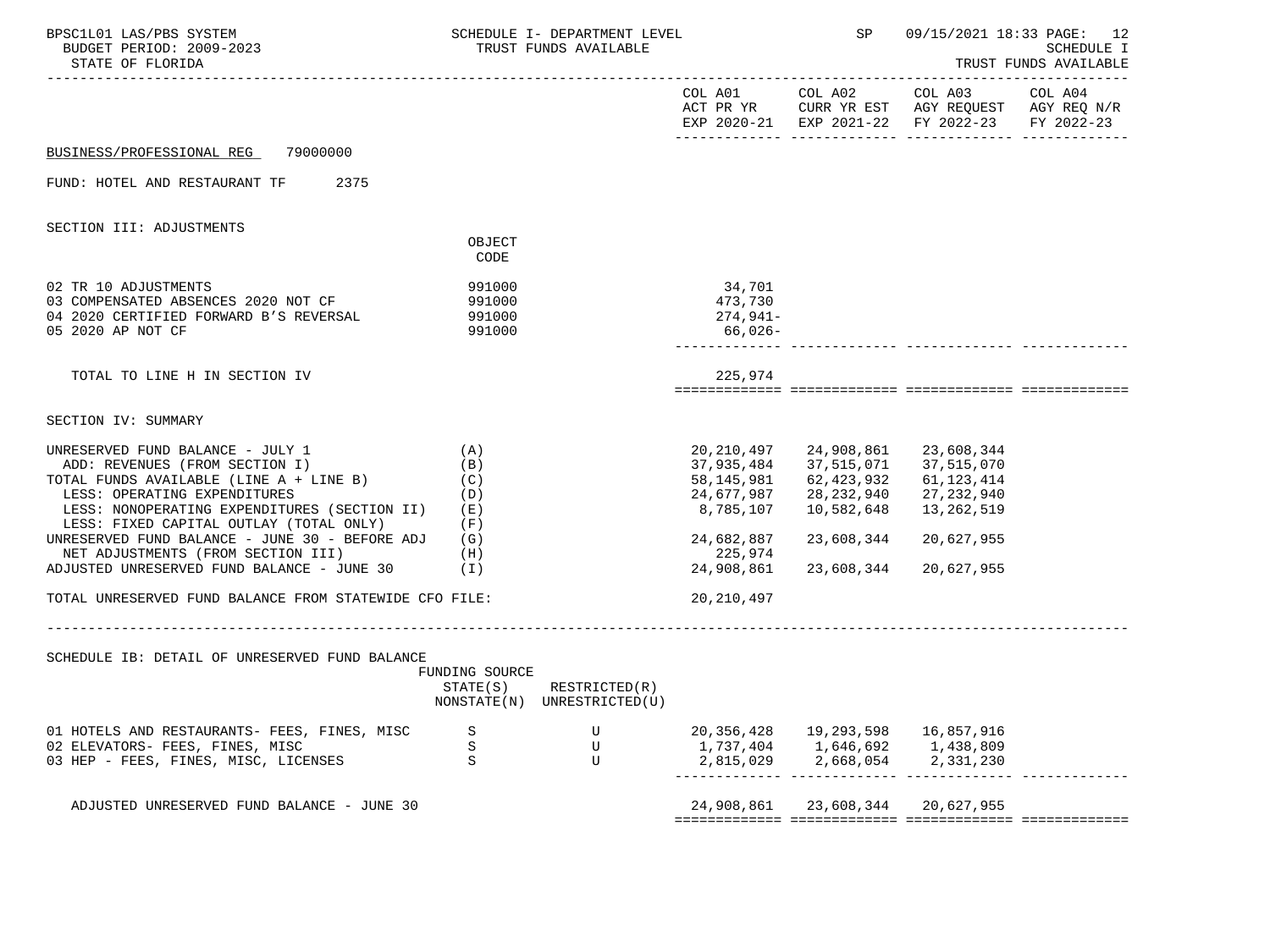| BPSC1L01 LAS/PBS SYSTEM<br>BUDGET PERIOD: 2009-2023<br>STATE OF FLORIDA | SCHEDULE I- DEPARTMENT LEVEL<br>TRUST FUNDS AVAILABLE |         |         | 09/15/2021 18:33 PAGE: 13<br>SCHEDULE I<br>TRUST FUNDS AVAILABLE |
|-------------------------------------------------------------------------|-------------------------------------------------------|---------|---------|------------------------------------------------------------------|
|                                                                         | COL A01                                               | COL A02 | COL A03 | COL A04                                                          |

| COL A01     | COL A02                | COL A03     | COL A04     |
|-------------|------------------------|-------------|-------------|
| ACT PR YR   | CURR YR EST            | AGY REOUEST | AGY REO N/R |
| EXP 2020-21 | EXP 2021-22 FY 2022-23 |             | FY 2022-23  |
|             |                        |             |             |

------------- ------------- ------------- -------------

FUND: PARI-MUTUEL WAGERING TF 2520

SECTION I: DETAIL OF REVENUES

|      | REVENUE CAP SVC |      | <b>AUTH</b> |    | MATCHING %      | CFDA |
|------|-----------------|------|-------------|----|-----------------|------|
| CODE |                 | CHG% |             | ST | $I/C$ LOC $I/C$ | NO.  |

| AB TRANSFER IN FED FUNDS HURRICANE MICHAEL |                |     |        |      |      |        |             |             |
|--------------------------------------------|----------------|-----|--------|------|------|--------|-------------|-------------|
| 01 FEES                                    | 001510 NO      | 0.0 | 252.37 | 0.00 | 0.00 | 97.036 | 968         |             |
|                                            | 000100 YES 8.0 |     | 550    | 0.00 | 0.00 |        | 2,103,620   | 2,090,105   |
| 02 LICENSES                                | 000200 YES 8.0 |     | 550    | 0.00 | 0.00 |        | 516,193     | 475,431     |
| 03 TAXES                                   |                |     |        |      |      |        |             |             |
| 05 INTEREST INVESTMENTS                    | 000300 YES 8.0 |     | 550    | 0.00 | 0.00 |        | 12,083,418  | 11,778,156  |
|                                            | 000502 NO      | 8.0 | 550    | 0.00 | 0.00 |        | 131,700     | 61,454      |
| 09 PENALTIES                               | 001202 NO      | 8.0 | 550    | 0.00 | 0.00 |        | 316         |             |
| 12 FINES AND FORFEITURES                   | 001200 NO      | 8.0 | 550    | 0.00 | 0.00 |        | 62,804      | 52,500      |
| 18 REFUNDS                                 |                |     |        |      |      |        |             |             |
| 25 SLOT MACHINE FAC LIC FE                 | 001800 NO      | 0.0 | 550    | 0.00 | 0.00 |        | 7,619       |             |
|                                            | 000131 YES 8.0 |     | 551    | 0.00 | 0.00 |        | 16,000,000  | 16,000,000  |
| 26 OCCUPATIONAL LIC FEE                    | 000132 YES 8.0 |     | 551    | 0.00 | 0.00 |        | 13,285      | 52,985      |
| 27 SLOT TAXES                              |                |     |        |      |      |        |             |             |
| 29 PROFESSIONAL LIC FEE                    | 000335 YES 0.0 |     | 551    | 0.00 | 0.00 |        | 178,760,593 | 212,800,000 |
|                                            | 000134 YES 8.0 |     | 551    | 0.00 | 0.00 |        | 195,233     | 74,008      |
| 30 MISCELLANEOUS RECEIPTS                  | 000400 YES 8.0 |     | 550    | 0.00 | 0.00 |        | 173,871     | 253,475     |
| 33 FINGER PRINTING-PMW                     | 000100 YES 8.0 |     | 550    | 0.00 | 0.00 |        | 184,687     | 30,000      |
| 34 SLOT LICENSES                           |                |     |        |      |      |        |             |             |
| 35 PRYR WARRANT CANCEL                     | 000133 YES 8.0 |     | 551    | 0.00 | 0.00 |        | 120,524     | 93,400      |
|                                            | 000300 YES 8.0 |     | 550    | 0.00 | 0.00 |        | 265         |             |
| 38 INDIAN GAMING REIMBURSE                 | 001800 NO      | 8.0 | 550    | 0.00 | 0.00 |        | 254,676     | 250,000     |
| 43 ESCHEATED TIX SENT TO DOE               |                |     |        |      |      |        |             |             |
| 44 ADDICTIVE GAMBLING FUND                 | 000300 YES 0.0 |     | 550    | 0.00 | 0.00 |        | 595,351     | 219,821     |
|                                            | 000100 YES 8.0 |     | 551    | 0.00 | 0.00 |        | 2,000,000   | 2,000,000   |
| 99 TRANSFER IN SURPLUS PROPERTY            | 001510 NO      | 0.0 | 252.37 | 0.00 | 0.00 | 97.036 | 8,878       |             |
|                                            |                |     |        |      |      |        |             |             |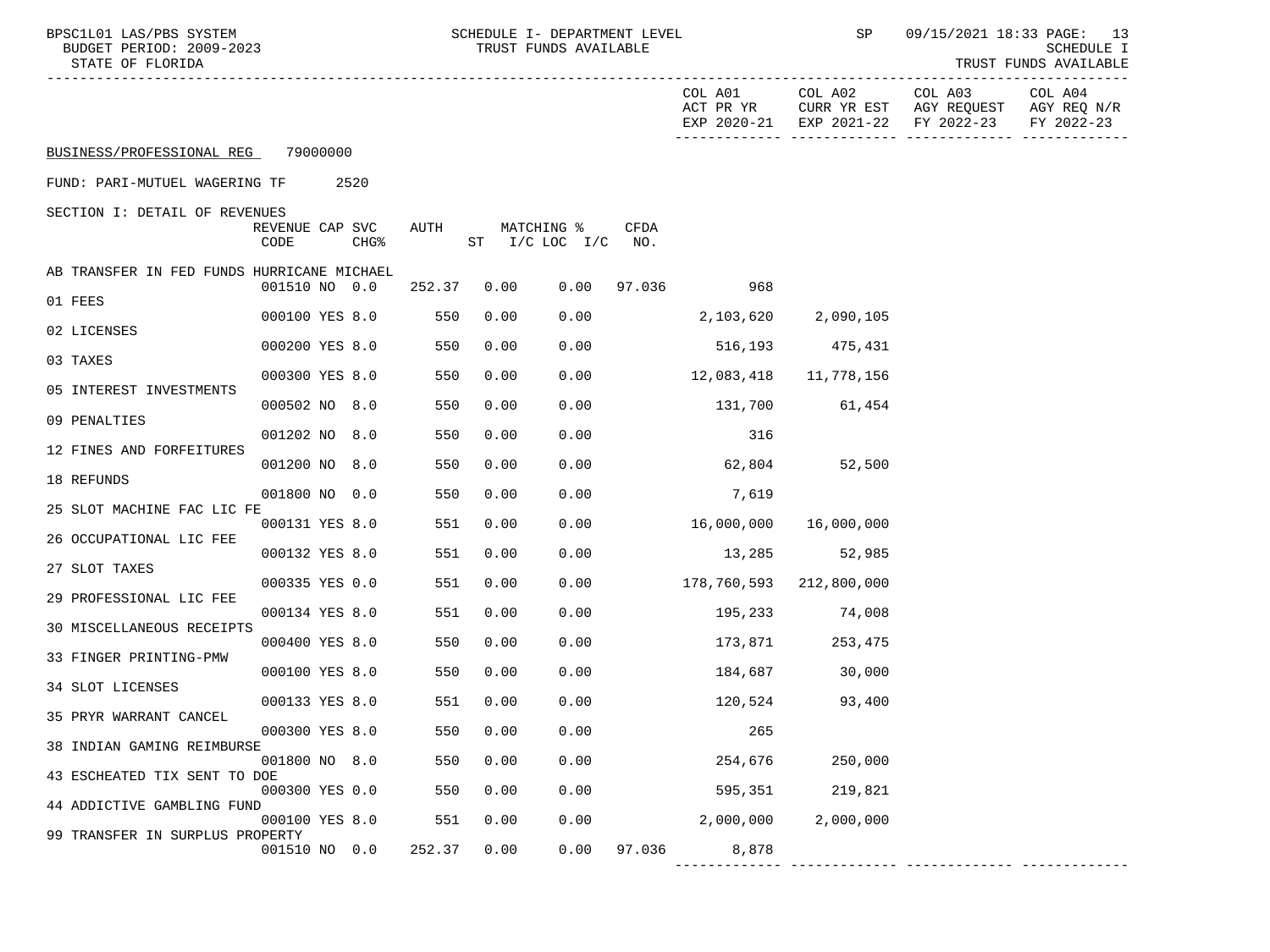| BPSC1L01 LAS/PBS SYSTEM<br>BUDGET PERIOD: 2009-2023<br>STATE OF FLORIDA                                                                                                                                                                                                                                                                                                                                                                   | SCHEDULE I- DEPARTMENT LEVEL<br>TRUST FUNDS AVAILABLE                                                                                           |                                                                                                                                                                             | SP                                | 09/15/2021 18:33 PAGE: 14<br><b>SCHEDULE I</b><br>TRUST FUNDS AVAILABLE<br>------------                                                            |  |  |
|-------------------------------------------------------------------------------------------------------------------------------------------------------------------------------------------------------------------------------------------------------------------------------------------------------------------------------------------------------------------------------------------------------------------------------------------|-------------------------------------------------------------------------------------------------------------------------------------------------|-----------------------------------------------------------------------------------------------------------------------------------------------------------------------------|-----------------------------------|----------------------------------------------------------------------------------------------------------------------------------------------------|--|--|
|                                                                                                                                                                                                                                                                                                                                                                                                                                           |                                                                                                                                                 | COL A01                                                                                                                                                                     |                                   | COL A02 COL A03 COL A04<br>ACT PR YR $\,$ CURR YR EST $\,$ AGY REQUEST $\,$ AGY REQ $\,$ N/R $\,$<br>EXP 2020-21 EXP 2021-22 FY 2022-23 FY 2022-23 |  |  |
| 79000000<br>BUSINESS/PROFESSIONAL REG                                                                                                                                                                                                                                                                                                                                                                                                     |                                                                                                                                                 |                                                                                                                                                                             |                                   |                                                                                                                                                    |  |  |
| FUND: PARI-MUTUEL WAGERING TF<br>2520                                                                                                                                                                                                                                                                                                                                                                                                     |                                                                                                                                                 |                                                                                                                                                                             |                                   |                                                                                                                                                    |  |  |
| SECTION I: DETAIL OF REVENUES<br>REVENUE CAP SVC AUTH MATCHING %<br>CHG <sup>8</sup><br>CODE                                                                                                                                                                                                                                                                                                                                              | CFDA<br>ST I/C LOC I/C NO.                                                                                                                      |                                                                                                                                                                             |                                   |                                                                                                                                                    |  |  |
| TOTAL TO LINE B IN SECTION IV                                                                                                                                                                                                                                                                                                                                                                                                             |                                                                                                                                                 | 213, 214, 001 246, 231, 335                                                                                                                                                 |                                   |                                                                                                                                                    |  |  |
|                                                                                                                                                                                                                                                                                                                                                                                                                                           |                                                                                                                                                 |                                                                                                                                                                             |                                   |                                                                                                                                                    |  |  |
| SECTION II: DETAIL OF NONOPERATING EXPENDITURES                                                                                                                                                                                                                                                                                                                                                                                           | OBJECT TRANSFER CFDA<br>CODE<br>TO BE<br>NO.                                                                                                    |                                                                                                                                                                             |                                   |                                                                                                                                                    |  |  |
| AA REC-TRFR TO EETF-SLOT TAX<br>01 FINGERPRINTS ASSESSMENT<br>02 REFUNDS<br>03 SERVICE CHARGE TO GENERAL REVENUE - 8%<br>04 TRANSFER TO ATF-EXECUTIVE DIR -2021<br>07 TRANSFER TO GENERAL REVENUE<br>09 TSF CARDRM TX TO CITY/CNTY 849.086(13)(H) 760000<br>16 ESCHEATED TIX REV SENT TO DOE - TF 2543 810000 48250300<br>17 TRANSFER TO ATF-SERVICE OPS - TF 2021<br>20 ASSESSMENT ON INVESTMENTS<br>40 TRANSFER TO LEG AFFR FL GAM COMM | 760000<br>48000000<br>71700200<br>890000<br>860000<br>880800<br>810000 79010200<br>79100400<br>810000<br>810000<br>79040100<br>830000<br>810000 | 178,760,130<br>433,643<br>35,162 58,000<br>2,381,629 2,656,921<br>1,466,650 1,602,806<br>10,000,000 22,084,135<br>1,654,901<br>595,351<br>34,983<br>7,149<br>9,539<br>4,451 | 212,800,000<br>550,600            | 1,500,000                                                                                                                                          |  |  |
| TOTAL TO LINE E IN SECTION IV                                                                                                                                                                                                                                                                                                                                                                                                             |                                                                                                                                                 |                                                                                                                                                                             | 195,371,988 242,393,883 1,500,000 |                                                                                                                                                    |  |  |
| SECTION III: ADJUSTMENTS                                                                                                                                                                                                                                                                                                                                                                                                                  | OBJECT<br>CODE                                                                                                                                  |                                                                                                                                                                             |                                   |                                                                                                                                                    |  |  |
| 01 SEPTEMBER 2020 REVERSIONS<br>03 2020 CFWD B'S<br>05 ROUNDING<br>14 TR 10 ADJ<br>24 COVID                                                                                                                                                                                                                                                                                                                                               | 991000<br>991000<br>991000<br>991000<br>991000                                                                                                  | 75,904<br>$142, 519-$<br>$\sim$ 1<br>1,879<br>$9,760-$                                                                                                                      |                                   |                                                                                                                                                    |  |  |
| TOTAL TO LINE H IN SECTION IV                                                                                                                                                                                                                                                                                                                                                                                                             |                                                                                                                                                 | 74,495-                                                                                                                                                                     |                                   |                                                                                                                                                    |  |  |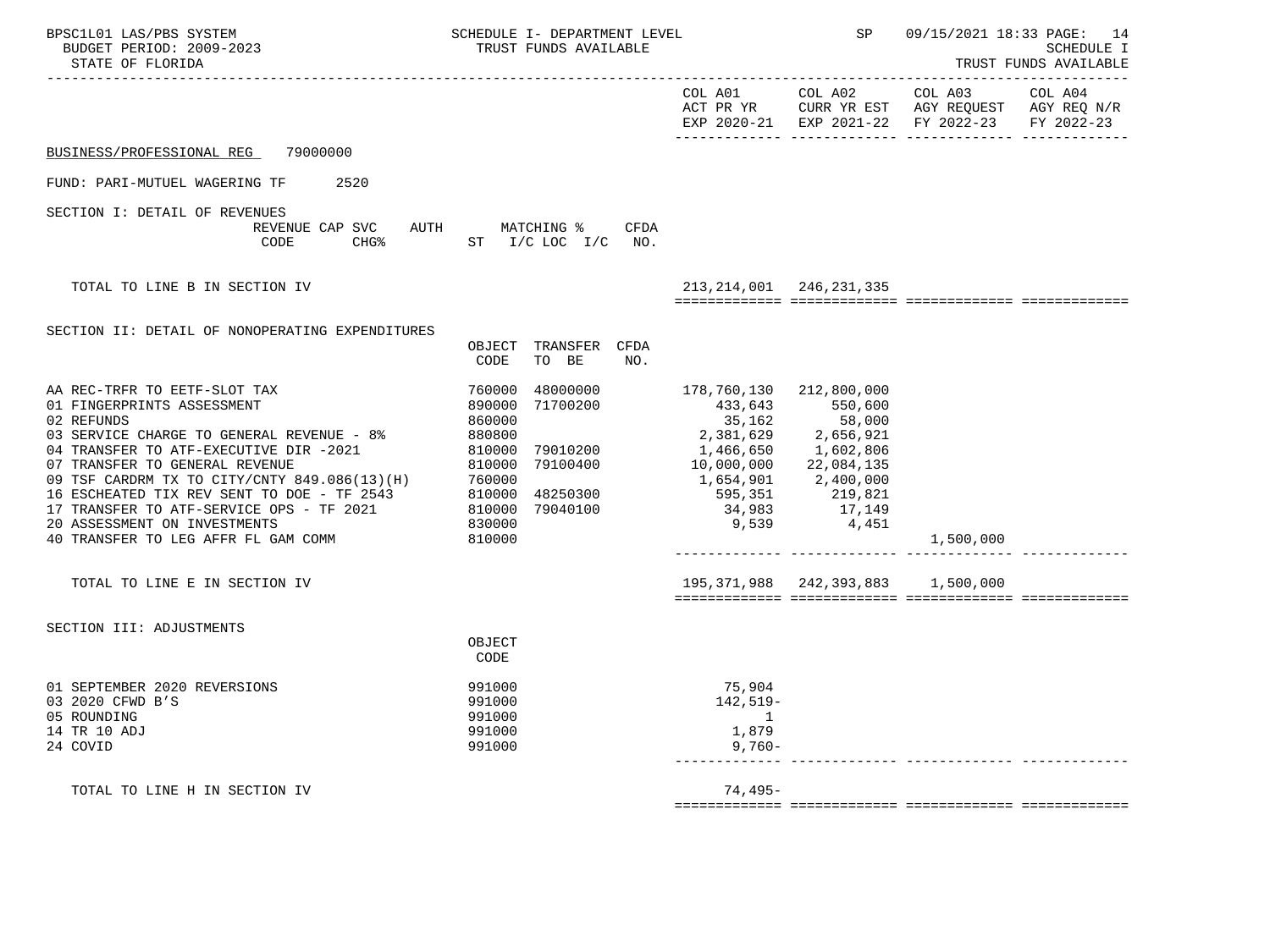| BPSC1L01 LAS/PBS SYSTEM<br>BUDGET PERIOD: 2009-2023<br>STATE OF FLORIDA                    | SCHEDULE I- DEPARTMENT LEVEL<br>TRUST FUNDS AVAILABLE |                                                            |                                      | SP                        | 09/15/2021 18:33 PAGE: 15<br>SCHEDULE I<br>TRUST FUNDS AVAILABLE                                       |            |  |
|--------------------------------------------------------------------------------------------|-------------------------------------------------------|------------------------------------------------------------|--------------------------------------|---------------------------|--------------------------------------------------------------------------------------------------------|------------|--|
|                                                                                            |                                                       |                                                            |                                      | COL A01 COL A02           | COL A03 COL A04<br>ACT PR YR CURR YR EST AGY REQUEST AGY REQ N/R<br>EXP 2020-21 EXP 2021-22 FY 2022-23 | FY 2022-23 |  |
| BUSINESS/PROFESSIONAL REG 79000000                                                         |                                                       |                                                            |                                      |                           |                                                                                                        |            |  |
| FUND: PARI-MUTUEL WAGERING TF<br>2520                                                      |                                                       |                                                            |                                      |                           |                                                                                                        |            |  |
| SECTION IV: SUMMARY                                                                        |                                                       |                                                            |                                      |                           |                                                                                                        |            |  |
| UNRESERVED FUND BALANCE - JULY 1<br>ADD: REVENUES (FROM SECTION I)                         | (A)<br>(B)                                            |                                                            | 6,409,705<br>213,214,001             | 246,231,335               |                                                                                                        |            |  |
| TOTAL FUNDS AVAILABLE (LINE A + LINE B)<br>LESS: OPERATING EXPENDITURES                    | (C)<br>(D)                                            |                                                            | 219,623,706<br>12,449,562            | 257,958,996<br>14,065,113 | 1,500,000                                                                                              |            |  |
| LESS: NONOPERATING EXPENDITURES (SECTION II)<br>LESS: FIXED CAPITAL OUTLAY (TOTAL ONLY)    | (E)<br>(F)                                            |                                                            | 195,371,988                          | 242,393,883               | 1,500,000                                                                                              |            |  |
| UNRESERVED FUND BALANCE - JUNE 30 - BEFORE ADJ $(G)$<br>NET ADJUSTMENTS (FROM SECTION III) | (H)                                                   |                                                            | 74,495-                              | 11,802,156 1,500,000      |                                                                                                        |            |  |
| ADJUSTED UNRESERVED FUND BALANCE - JUNE 30 (I)                                             |                                                       |                                                            | 11,727,661 1,500,000                 |                           |                                                                                                        |            |  |
| TOTAL UNRESERVED FUND BALANCE FROM STATEWIDE CFO FILE:                                     |                                                       |                                                            | 6,409,705                            |                           |                                                                                                        |            |  |
|                                                                                            |                                                       |                                                            |                                      |                           |                                                                                                        |            |  |
| SCHEDULE IB: DETAIL OF UNRESERVED FUND BALANCE                                             | FUNDING SOURCE                                        |                                                            |                                      |                           |                                                                                                        |            |  |
|                                                                                            |                                                       | $STATE(S)$ RESTRICTED $(R)$<br>NONSTATE(N) UNRESTRICTED(U) |                                      |                           |                                                                                                        |            |  |
| 01 STATE FUNDS                                                                             | S                                                     | <b>Example 19</b>                                          | 11,727,661 1,500,000<br>-------- --- |                           |                                                                                                        |            |  |
| ADJUSTED UNRESERVED FUND BALANCE - JUNE 30                                                 |                                                       |                                                            |                                      |                           |                                                                                                        |            |  |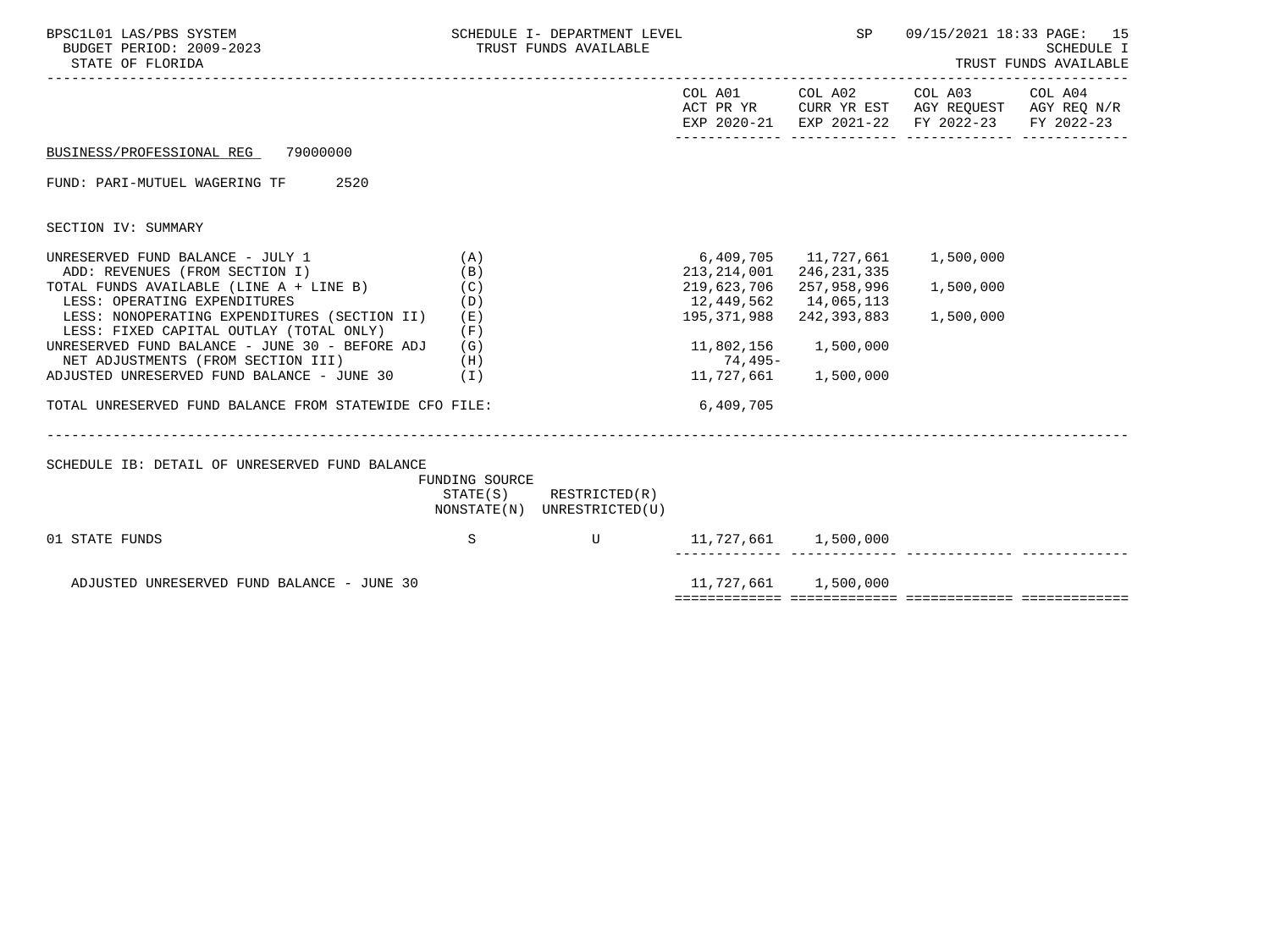| BPSC1L01 LAS/PBS SYSTEM<br>BUDGET PERIOD: 2009-2023<br>STATE OF FLORIDA                                                                                                          |                         |                                                | SCHEDULE I- DEPARTMENT LEVEL<br>TRUST FUNDS AVAILABLE |             | <b>SP</b>                                                | 09/15/2021 18:33 PAGE: 16<br>SCHEDULE I<br>TRUST FUNDS AVAILABLE<br>. _ _ _ _ _ _ _ _ _ _ _ |                                                                                              |            |
|----------------------------------------------------------------------------------------------------------------------------------------------------------------------------------|-------------------------|------------------------------------------------|-------------------------------------------------------|-------------|----------------------------------------------------------|---------------------------------------------------------------------------------------------|----------------------------------------------------------------------------------------------|------------|
|                                                                                                                                                                                  |                         |                                                |                                                       |             | COL A01<br>ACT PR YR                                     | COL A02                                                                                     | COL A03 COL A04<br>CURR YR EST AGY REQUEST AGY REQ N/R<br>EXP 2020-21 EXP 2021-22 FY 2022-23 | FY 2022-23 |
| BUSINESS/PROFESSIONAL REG 79000000                                                                                                                                               |                         |                                                |                                                       |             |                                                          |                                                                                             |                                                                                              |            |
| FUND: PROFESSIONAL REGULATION TF 2547                                                                                                                                            |                         |                                                |                                                       |             |                                                          |                                                                                             |                                                                                              |            |
| SECTION I: DETAIL OF REVENUES<br>REVENUE CAP SVC<br>CODE                                                                                                                         | AUTH<br><b>CHG&amp;</b> |                                                | MATCHING %<br>$ST$ $I/C$ LOC $I/C$                    | CFDA<br>NO. |                                                          |                                                                                             |                                                                                              |            |
| 01 FEES                                                                                                                                                                          |                         |                                                |                                                       |             |                                                          |                                                                                             |                                                                                              |            |
| 000100 YES 8.0<br>02 LICENSES AND RENEWALS                                                                                                                                       | 455.219                 | 0.00                                           | 0.00                                                  |             | 17,692,410                                               | 16,020,588                                                                                  | 17,358,963                                                                                   |            |
| 000200 YES 8.0<br>03 TAXES                                                                                                                                                       | 455.219                 | 0.00                                           | 0.00                                                  |             | 57,442,147                                               | 50,186,355                                                                                  | 61,543,667                                                                                   |            |
| 000300 YES 8.0<br>04 MISCELLANEOUS                                                                                                                                               | 548.06                  | 0.00                                           | 0.00                                                  |             |                                                          | 595,262 270,000 125,000                                                                     |                                                                                              |            |
| 000400 YES 8.0                                                                                                                                                                   | 455.219                 | 0.00                                           | 0.00                                                  |             |                                                          | 930,260 253,670 270,642                                                                     |                                                                                              |            |
| 05 INTEREST-INVESTMENTS<br>000502 NO 8.0                                                                                                                                         | 455.219                 | 0.00                                           | 0.00                                                  |             | 1,791,575                                                | 2,104,596                                                                                   | 1,644,445                                                                                    |            |
| 06 FINES<br>001200 NO 8.0                                                                                                                                                        | 455.219                 | 0.00                                           | 0.00                                                  |             | 2,495,334                                                | 2,001,359                                                                                   | 2,171,093                                                                                    |            |
| 07 PENALTIES<br>001202 NO 8.0                                                                                                                                                    | 450.141                 | 0.00                                           | 0.00                                                  |             | 7,714                                                    |                                                                                             |                                                                                              |            |
| 08 TRAN DFS-2795 CHILD/FARM                                                                                                                                                      |                         |                                                |                                                       |             |                                                          |                                                                                             | 2,550,000 2,550,000                                                                          |            |
| 001500 NO 0.0<br>09 REFUNDS                                                                                                                                                      | 455.219                 | 0.00                                           | 0.00                                                  |             | 2,500,000                                                |                                                                                             |                                                                                              |            |
| 001800 NO 0.0<br>11 TRANS IN                                                                                                                                                     | 455.117                 | 0.00                                           | 0.00                                                  |             | 316,647                                                  |                                                                                             |                                                                                              |            |
| 001500 NO 0.0<br>15 TRANSFER IN FEDERAL FUNDS HURRICANE MICHAEL                                                                                                                  | 450.155                 | 0.00                                           | 0.00                                                  |             | 13,378                                                   |                                                                                             |                                                                                              |            |
| 001510 NO 0.0<br>25 TRANSFER FM GR FRM FSBC                                                                                                                                      | 252.37                  | 0.00                                           | 0.00                                                  |             | 97.036 4,089                                             |                                                                                             |                                                                                              |            |
| 001500 NO 0.0                                                                                                                                                                    | 455.117                 | 0.00                                           | 0.00                                                  |             | 36,056                                                   | 443,675 443,675                                                                             |                                                                                              |            |
| 84 PRIOR YEAR WARRANT CANC<br>003700 NO 0.0                                                                                                                                      | 548                     | 0.00                                           | 0.00                                                  |             | 30,242                                                   |                                                                                             |                                                                                              |            |
| 95 TRANSFER FM GR FOR DDC<br>001500 NO 0.0                                                                                                                                       | 216                     | 0.00                                           | 0.00                                                  |             |                                                          |                                                                                             | 209,989 640,000 640,000                                                                      |            |
| TOTAL TO LINE B IN SECTION IV                                                                                                                                                    |                         |                                                |                                                       |             |                                                          |                                                                                             | 84,065,103 74,470,243 86,747,485                                                             |            |
|                                                                                                                                                                                  |                         |                                                |                                                       |             |                                                          |                                                                                             |                                                                                              |            |
| SECTION II: DETAIL OF NONOPERATING EXPENDITURES                                                                                                                                  |                         | OBJECT<br>CODE                                 | TRANSFER<br>TO BE                                     | CFDA<br>NO. |                                                          |                                                                                             |                                                                                              |            |
| 01 TRANSFER TO GENERAL REVENUE<br>02 TRANSFER TO SRVC OPERATIONS ADMIN TF 2021<br>03 REFUNDS-STATE<br>04 FBI ASSESS FINGERPRINTS<br>05 TRNSFR FR FARM&CHILD LABOR TO PROFESSIONS |                         | 990002<br>810000<br>860000<br>890000<br>810000 | 79040100<br>71700200<br>79050600                      |             | 10,000,000<br>9,990,972<br>808,947<br>115,819<br>246,045 | 10,000,000<br>12,389,276<br>795,000<br>133,500<br>325,000                                   | 12,389,276<br>795,000<br>133,500<br>325,000                                                  |            |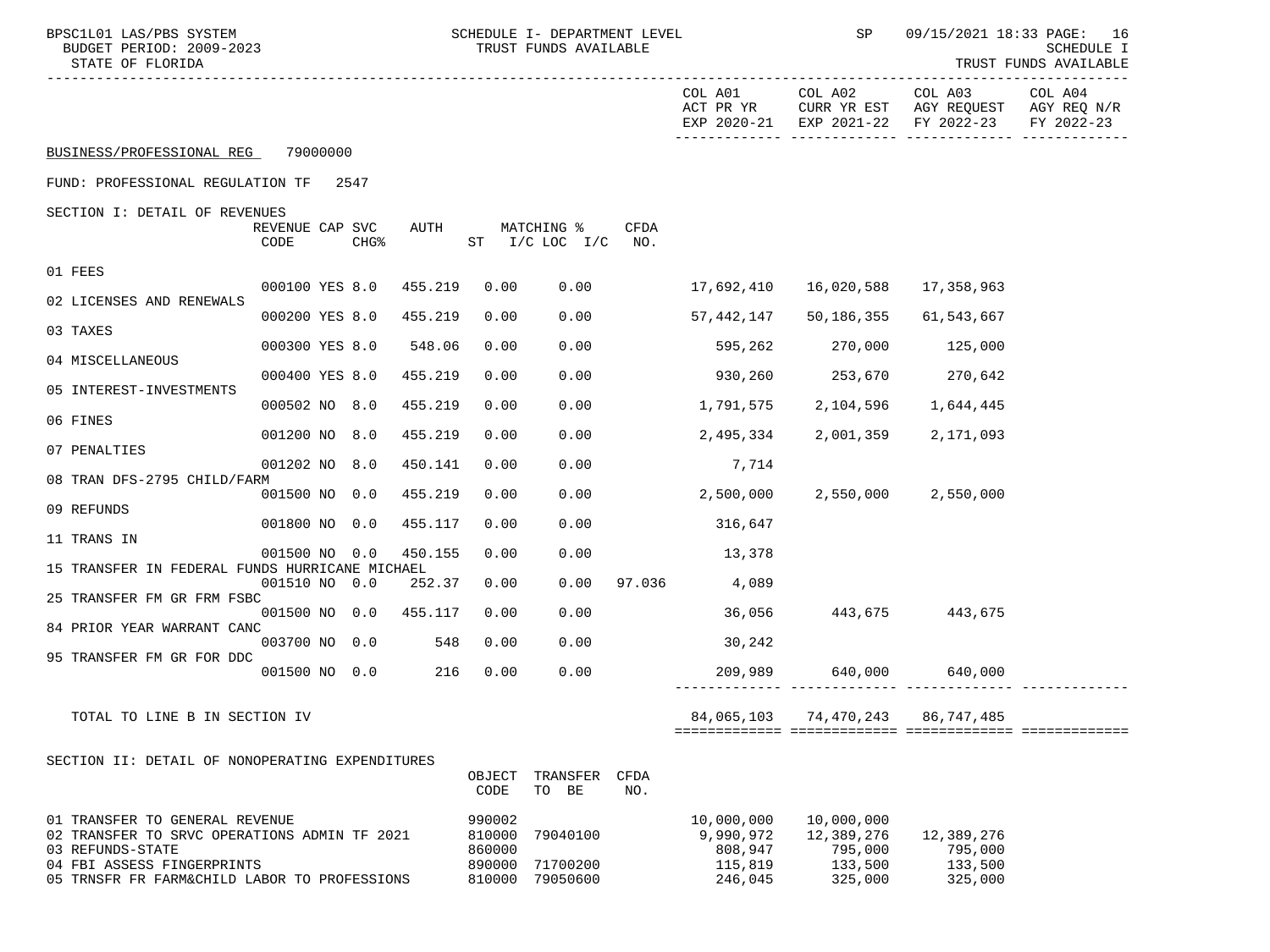| BPSC1L01 LAS/PBS SYSTEM<br>BUDGET PERIOD: 2009-2023<br>STATE OF FLORIDA                 |                  | SCHEDULE I- DEPARTMENT LEVEL<br>TRUST FUNDS AVAILABLE |     |                                    | SP                                   |                                                                                                           | 09/15/2021 18:33 PAGE: 17<br><b>SCHEDULE I</b><br>TRUST FUNDS AVAILABLE |  |
|-----------------------------------------------------------------------------------------|------------------|-------------------------------------------------------|-----|------------------------------------|--------------------------------------|-----------------------------------------------------------------------------------------------------------|-------------------------------------------------------------------------|--|
|                                                                                         |                  |                                                       |     |                                    | COL A01 COL A02                      | COL A03<br>ACT PR YR CURR YR EST AGY REQUEST AGY REQ N/R<br>EXP 2020-21 EXP 2021-22 FY 2022-23 FY 2022-23 | COL A04                                                                 |  |
| 79000000<br>BUSINESS/PROFESSIONAL REG                                                   |                  |                                                       |     |                                    |                                      |                                                                                                           |                                                                         |  |
| FUND: PROFESSIONAL REGULATION TF<br>2547                                                |                  |                                                       |     |                                    |                                      |                                                                                                           |                                                                         |  |
| SECTION II: DETAIL OF NONOPERATING EXPENDITURES                                         |                  |                                                       |     |                                    |                                      |                                                                                                           |                                                                         |  |
|                                                                                         | CODE             | OBJECT TRANSFER CFDA<br>TO BE                         | NO. |                                    |                                      |                                                                                                           |                                                                         |  |
| 07 SERVICE CHARGE TO GENERAL REVENUE                                                    | 880800           |                                                       |     |                                    |                                      |                                                                                                           |                                                                         |  |
| 09 5% TRUST FUND RESERVE                                                                | 999000           |                                                       |     |                                    |                                      | 1,029,314                                                                                                 |                                                                         |  |
| 11 PAYMENT TO FEDERAL APPRAISAL SUBCOMMITTEE<br>12 ASSESSMENT ON INVESTMENTS            | 810000<br>830000 |                                                       |     |                                    |                                      |                                                                                                           |                                                                         |  |
| 14 FARM & CHILD LABOR & BOXING TRANS TO PROF                                            | 810000           |                                                       |     |                                    |                                      | $1,008,060$<br>$125,064$<br>$246,045$<br>$245,064$<br>$325,000$<br>$325,000$<br>$325,000$                 |                                                                         |  |
| 20 TRANSFER TO ADMINSTRATIVE TF 2021                                                    |                  | 810000 79010200                                       |     | 12,033,816  14,491,343  17,991,343 |                                      |                                                                                                           |                                                                         |  |
| TOTAL TO LINE E IN SECTION IV                                                           |                  |                                                       |     |                                    | 40,920,733 45,336,033 39,702,331     |                                                                                                           |                                                                         |  |
|                                                                                         |                  |                                                       |     |                                    |                                      |                                                                                                           |                                                                         |  |
| SECTION III: ADJUSTMENTS                                                                |                  |                                                       |     |                                    |                                      |                                                                                                           |                                                                         |  |
|                                                                                         | OBJECT<br>CODE   |                                                       |     |                                    |                                      |                                                                                                           |                                                                         |  |
| 01 SEPTEMBER 2020 REVERSIONS                                                            | 991000           |                                                       |     | 519,950                            |                                      |                                                                                                           |                                                                         |  |
| 03 COMPENSATED ABSENCES 2019 GL 386 NOT CF                                              | 991000           |                                                       |     | 641,075                            |                                      |                                                                                                           |                                                                         |  |
| 04 2020 CF BS                                                                           | 991000           |                                                       |     | 633,470-                           |                                      |                                                                                                           |                                                                         |  |
| 08 2020 PAYABLES NOT CF                                                                 | 991000           |                                                       |     | 18,250-                            |                                      |                                                                                                           |                                                                         |  |
| 17 COVID ADJUSTMENTS                                                                    | 991000           |                                                       |     | $9,565,945-$                       |                                      |                                                                                                           |                                                                         |  |
| 18 TR 10 ADJUSTMENTS                                                                    | 991000           |                                                       |     | 25,018                             |                                      |                                                                                                           |                                                                         |  |
| TOTAL TO LINE H IN SECTION IV                                                           |                  |                                                       |     | $9,031,622-$                       |                                      |                                                                                                           |                                                                         |  |
|                                                                                         |                  |                                                       |     |                                    |                                      |                                                                                                           |                                                                         |  |
| SECTION IV: SUMMARY                                                                     |                  |                                                       |     |                                    |                                      |                                                                                                           |                                                                         |  |
| UNRESERVED FUND BALANCE - JULY 1                                                        | (A)              |                                                       |     |                                    | 109,975,441  108,923,867  95,142,451 |                                                                                                           |                                                                         |  |
| ADD: REVENUES (FROM SECTION I)                                                          | (B)              |                                                       |     | 84,065,103                         | 74,470,243                           | 86,747,485                                                                                                |                                                                         |  |
| TOTAL FUNDS AVAILABLE (LINE A + LINE B)                                                 | (C)              |                                                       |     | 194,040,544                        | 183,394,110                          | 181,889,936                                                                                               |                                                                         |  |
| LESS: OPERATING EXPENDITURES                                                            | (D)              |                                                       |     | 35, 164, 322                       | 42,915,626                           | 42,915,626                                                                                                |                                                                         |  |
| LESS: NONOPERATING EXPENDITURES (SECTION II)<br>LESS: FIXED CAPITAL OUTLAY (TOTAL ONLY) | (E)<br>(F)       |                                                       |     | 40,920,733                         | 45, 336, 033                         | 39,702,331                                                                                                |                                                                         |  |
| UNRESERVED FUND BALANCE - JUNE 30 - BEFORE ADJ                                          | (G)              |                                                       |     | 117,955,489                        | 95, 142, 451                         | 99, 271, 979                                                                                              |                                                                         |  |
| NET ADJUSTMENTS (FROM SECTION III)                                                      | (H)              |                                                       |     | $9,031,622-$                       |                                      |                                                                                                           |                                                                         |  |
| ADJUSTED UNRESERVED FUND BALANCE - JUNE 30                                              | (I)              |                                                       |     | 108,923,867                        | 95, 142, 451                         | 99, 271, 979                                                                                              |                                                                         |  |
| TOTAL UNRESERVED FUND BALANCE FROM STATEWIDE CFO FILE:                                  |                  |                                                       |     | 109,975,441                        |                                      |                                                                                                           |                                                                         |  |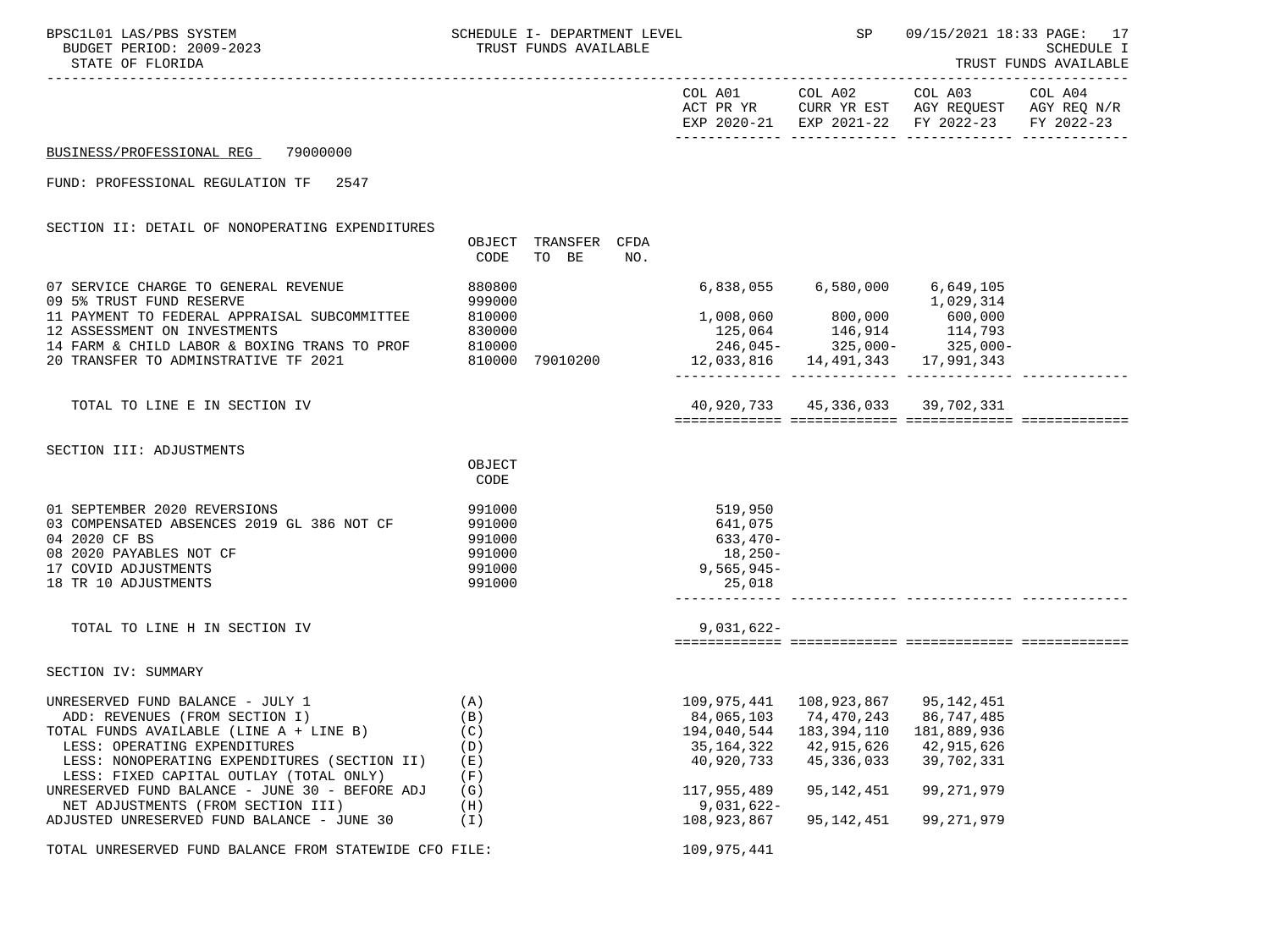| BPSC1L01 LAS/PBS SYSTEM<br>BUDGET PERIOD: 2009-2023<br>STATE OF FLORIDA                       | SCHEDULE I- DEPARTMENT LEVEL<br>TRUST FUNDS AVAILABLE |                             |         | SP                                                                 | 09/15/2021 18:33 PAGE: 18                                                                                 | SCHEDULE I<br>TRUST FUNDS AVAILABLE |
|-----------------------------------------------------------------------------------------------|-------------------------------------------------------|-----------------------------|---------|--------------------------------------------------------------------|-----------------------------------------------------------------------------------------------------------|-------------------------------------|
|                                                                                               |                                                       |                             | COL A01 | COL A02                                                            | COL A03<br>ACT PR YR CURR YR EST AGY REQUEST AGY REQ N/R<br>EXP 2020-21 EXP 2021-22 FY 2022-23 FY 2022-23 | COL A04                             |
| BUSINESS/PROFESSIONAL REG 79000000                                                            |                                                       |                             |         |                                                                    |                                                                                                           |                                     |
| FUND: PROFESSIONAL REGULATION TF 2547                                                         |                                                       |                             |         |                                                                    |                                                                                                           |                                     |
|                                                                                               |                                                       |                             |         |                                                                    |                                                                                                           |                                     |
| SCHEDULE IB: DETAIL OF UNRESERVED FUND BALANCE                                                | FUNDING SOURCE                                        | $STATE(S)$ RESTRICTED $(R)$ |         |                                                                    |                                                                                                           |                                     |
|                                                                                               |                                                       | NONSTATE(N) UNRESTRICTED(U) |         |                                                                    |                                                                                                           |                                     |
| 02 MISC, INTEREST, FINES, PENALTIES, FEE, LIC<br>03 REAL ESTATE EDUCATION &RESEARCH FOUNDATIO | S                                                     | U<br>$\mathbb{R}$           |         | 105,923,867 92,142,451 96,271,979<br>3,000,000 3,000,000 3,000,000 |                                                                                                           |                                     |
|                                                                                               |                                                       |                             |         |                                                                    |                                                                                                           |                                     |
| ADJUSTED UNRESERVED FUND BALANCE - JUNE 30                                                    |                                                       |                             |         | 108,923,867 95,142,451 99,271,979                                  |                                                                                                           |                                     |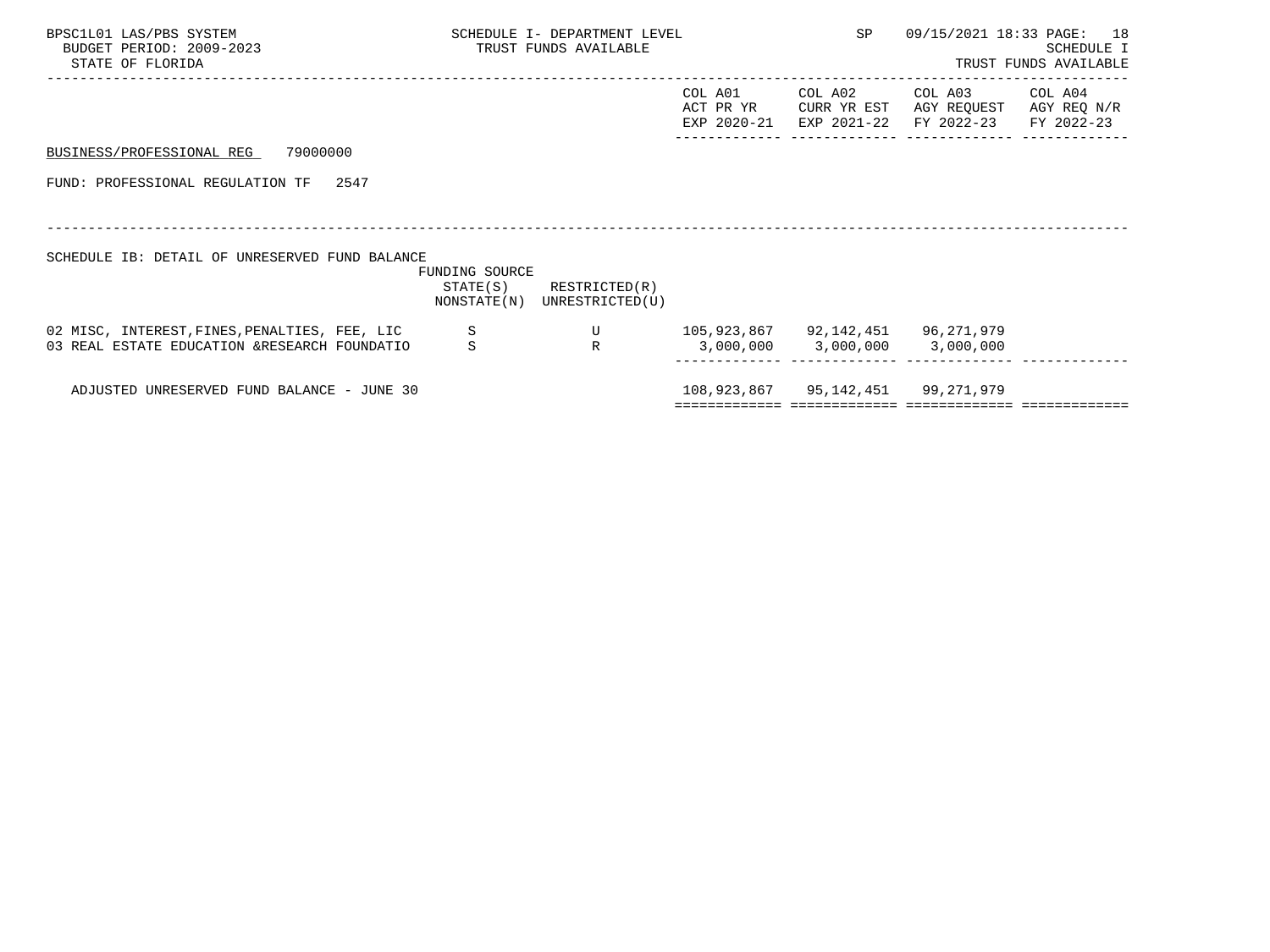| BPSC1L01 LAS/PBS SYSTEM<br>BUDGET PERIOD: 2009-2023<br>STATE OF FLORIDA                                                 |                                   | SCHEDULE I- DEPARTMENT LEVEL<br>TRUST FUNDS AVAILABLE | SP                            | 09/15/2021 18:33 PAGE: 19<br>SCHEDULE I<br>TRUST FUNDS AVAILABLE |                                                                                                                                   |         |
|-------------------------------------------------------------------------------------------------------------------------|-----------------------------------|-------------------------------------------------------|-------------------------------|------------------------------------------------------------------|-----------------------------------------------------------------------------------------------------------------------------------|---------|
|                                                                                                                         |                                   |                                                       |                               |                                                                  | COL A01 COL A02 COL A03 COL A04<br>ACT PR YR CURR YR EST AGY REQUEST AGY REQ N/R<br>EXP 2020-21 EXP 2021-22 FY 2022-23 FY 2022-23 |         |
| BUSINESS/PROFESSIONAL REG 79000000                                                                                      |                                   |                                                       |                               |                                                                  |                                                                                                                                   |         |
| FUND: FED LAW ENFORCEMENT TF 2719                                                                                       |                                   |                                                       |                               |                                                                  |                                                                                                                                   |         |
| SECTION I: DETAIL OF REVENUES                                                                                           | REVENUE CAP SVC<br>CODE<br>$CHG\$ | AUTH MATCHING % CFDA<br>ST $I/C$ LOC $I/C$ NO.        |                               |                                                                  |                                                                                                                                   |         |
| 02 INTEREST INVESTMENTS                                                                                                 |                                   |                                                       |                               |                                                                  |                                                                                                                                   |         |
| 03 MISCELLANEOUS                                                                                                        | 000502 NO 0.0 561.027 0.00        | 0.00                                                  | 11,550                        |                                                                  |                                                                                                                                   |         |
|                                                                                                                         | 000400 YES 0.0 561.027 0.00       | 0.00                                                  | 91,510                        |                                                                  |                                                                                                                                   |         |
| TOTAL TO LINE B IN SECTION IV                                                                                           |                                   |                                                       | 103,060                       |                                                                  |                                                                                                                                   |         |
| SECTION II: DETAIL OF NONOPERATING EXPENDITURES                                                                         |                                   | OBJECT TRANSFER CFDA<br>TO BE<br>CODE<br>NO.          |                               |                                                                  |                                                                                                                                   |         |
| 01 ASSESSMENT ON INTEREST<br>03 REFUNDS                                                                                 |                                   | 830000<br>860000                                      | 784                           | 25,000                                                           |                                                                                                                                   |         |
| TOTAL TO LINE E IN SECTION IV                                                                                           |                                   |                                                       | 784                           | 25,000                                                           |                                                                                                                                   |         |
| SECTION III: ADJUSTMENTS                                                                                                |                                   | OBJECT<br>CODE                                        |                               |                                                                  |                                                                                                                                   |         |
| 02 SEPTEMBER 2021 REVERSIONS<br>03 PRIOR YEAR CFWD ENCUMBRANCES                                                         |                                   | 991000<br>991000                                      | 994<br>$2,639-$               |                                                                  |                                                                                                                                   |         |
| TOTAL TO LINE H IN SECTION IV                                                                                           |                                   |                                                       | $1,645-$                      |                                                                  |                                                                                                                                   |         |
| SECTION IV: SUMMARY                                                                                                     |                                   |                                                       |                               |                                                                  |                                                                                                                                   |         |
| UNRESERVED FUND BALANCE - JULY 1<br>ADD: REVENUES (FROM SECTION I)<br>TOTAL FUNDS AVAILABLE (LINE A + LINE B)           |                                   | (A)<br>(B)<br>(C)                                     | 764,091<br>103,060<br>867,151 | 702,886<br>702,886                                               | 512,426<br>512,426                                                                                                                |         |
| LESS: OPERATING EXPENDITURES<br>LESS: NONOPERATING EXPENDITURES (SECTION II)<br>LESS: FIXED CAPITAL OUTLAY (TOTAL ONLY) |                                   | (D)<br>(E)<br>(F)                                     | 161,836<br>784                | 165,460<br>25,000                                                | 165,460                                                                                                                           | 165,460 |
| UNRESERVED FUND BALANCE - JUNE 30 - BEFORE ADJ<br>NET ADJUSTMENTS (FROM SECTION III)                                    |                                   | (G)<br>(H)                                            | 704,531<br>$1,645-$           | 512,426                                                          | 346,966                                                                                                                           |         |
| ADJUSTED UNRESERVED FUND BALANCE - JUNE 30                                                                              |                                   | (I)                                                   | 702,886                       | 512,426                                                          | 346,966                                                                                                                           |         |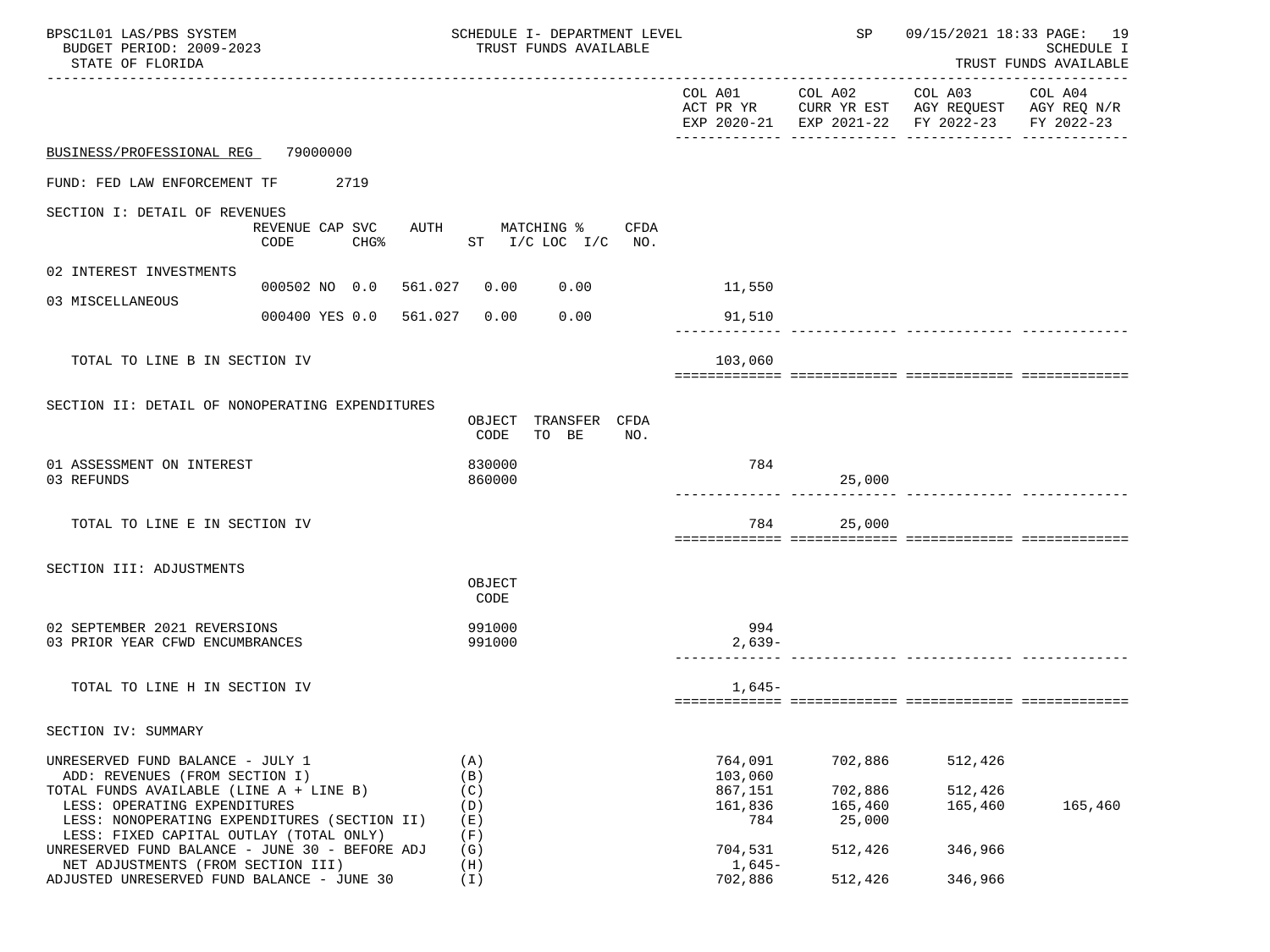| BPSC1L01 LAS/PBS SYSTEM<br>BUDGET PERIOD: 2009-2023<br>STATE OF FLORIDA | SCHEDULE I- DEPARTMENT LEVEL<br>TRUST FUNDS AVAILABLE |                                                            |         | SP 09/15/2021 18:33 PAGE: 20 | SCHEDULE I<br>TRUST FUNDS AVAILABLE                                                                                       |  |
|-------------------------------------------------------------------------|-------------------------------------------------------|------------------------------------------------------------|---------|------------------------------|---------------------------------------------------------------------------------------------------------------------------|--|
|                                                                         |                                                       |                                                            | COL A01 |                              | COL A02 COL A03 COL A04<br>ACT PR YR CURR YR EST AGY REQUEST AGY REQ N/R<br>EXP 2020-21 EXP 2021-22 FY 2022-23 FY 2022-23 |  |
| BUSINESS/PROFESSIONAL REG 79000000                                      |                                                       |                                                            |         |                              |                                                                                                                           |  |
| 2719<br>FUND: FED LAW ENFORCEMENT TF                                    |                                                       |                                                            |         |                              |                                                                                                                           |  |
| SECTION IV: SUMMARY                                                     |                                                       |                                                            |         |                              |                                                                                                                           |  |
| TOTAL UNRESERVED FUND BALANCE FROM STATEWIDE CFO FILE:                  |                                                       |                                                            | 764,091 |                              |                                                                                                                           |  |
| SCHEDULE IB: DETAIL OF UNRESERVED FUND BALANCE                          | FUNDING SOURCE                                        | $STATE(S)$ RESTRICTED $(R)$<br>NONSTATE(N) UNRESTRICTED(U) |         |                              |                                                                                                                           |  |
| 01 UNRESERVED FUND BALANCE                                              | S                                                     | $\mathbf{U}$                                               |         |                              | 702,886 512,426 346,966<br>----------- ------------ -----------                                                           |  |
| ADJUSTED UNRESERVED FUND BALANCE - JUNE 30                              |                                                       |                                                            |         | 702,886 512,426 346,966      |                                                                                                                           |  |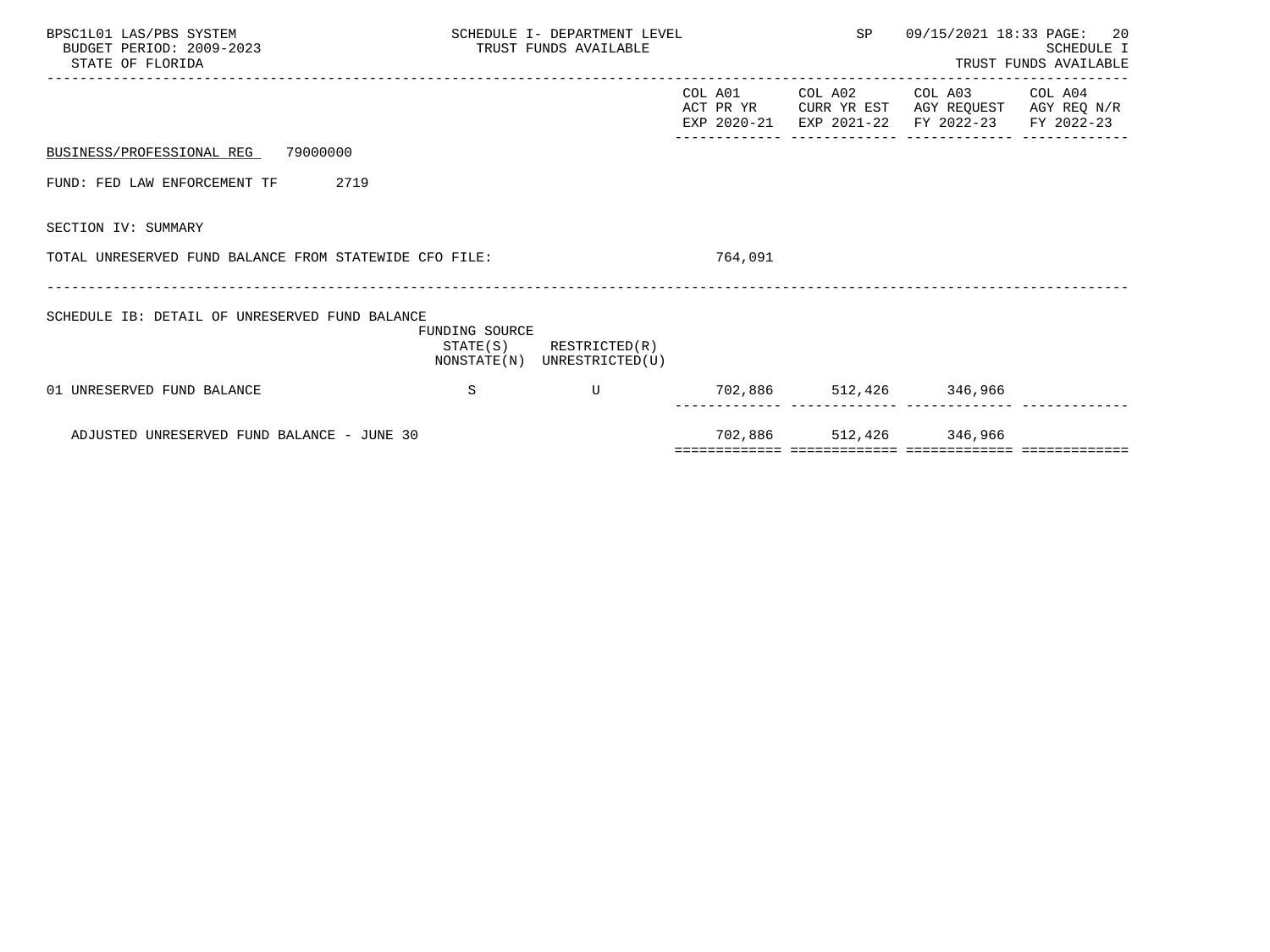| BPSC1L01 LAS/PBS SYSTEM<br>BUDGET PERIOD: 2009-2023<br>STATE OF FLORIDA                                   |                                              |                  |                            | SCHEDULE I- DEPARTMENT LEVEL<br>TRUST FUNDS AVAILABLE |     |                      |                                                             | SP 09/15/2021 18:33 PAGE: 21<br>SCHEDULE I<br>TRUST FUNDS AVAILABLE                            |                       |
|-----------------------------------------------------------------------------------------------------------|----------------------------------------------|------------------|----------------------------|-------------------------------------------------------|-----|----------------------|-------------------------------------------------------------|------------------------------------------------------------------------------------------------|-----------------------|
|                                                                                                           |                                              |                  |                            |                                                       |     | COL A01              | COL A02                                                     | COL A03<br>ACT PR YR CURR YR EST AGY REQUEST AGY REQ N/R<br>EXP 2020-21 EXP 2021-22 FY 2022-23 | COL A04<br>FY 2022-23 |
| BUSINESS/PROFESSIONAL REG 79000000                                                                        |                                              |                  |                            |                                                       |     |                      |                                                             |                                                                                                |                       |
| FUND: FL MOBILE HOME RELOCATN TF 2865                                                                     |                                              |                  |                            |                                                       |     |                      |                                                             |                                                                                                |                       |
| SECTION I: DETAIL OF REVENUES                                                                             | REVENUE CAP SVC AUTH MATCHING % CFDA<br>CODE | CHG <sup>8</sup> |                            | ST I/C LOC I/C NO.                                    |     |                      |                                                             |                                                                                                |                       |
| 01 PARK OWNER FEES                                                                                        | 000100 YES 8.0 723.007 0.00 0.00             |                  |                            |                                                       |     | 26,625 54,637 54,637 |                                                             |                                                                                                |                       |
| 02 SURCHARGE HSMV-2488                                                                                    | 001500 NO 8.0 320.08015                      |                  | 0.00                       | 0.00                                                  |     |                      | 406,433 418,746                                             | 424,244                                                                                        |                       |
| 03 SURCHARGE FLSCMH                                                                                       | 000100 YES 8.0 723.007                       |                  | 0.00                       | 0.00                                                  |     |                      | 282,390 282,901                                             | 282,901                                                                                        |                       |
| 06 INTEREST                                                                                               | 000502 NO 8.0 215.31 0.00                    |                  |                            | 0.00                                                  |     | 67,082               |                                                             |                                                                                                |                       |
|                                                                                                           |                                              |                  |                            |                                                       |     |                      | 67,082                                                      | 67,082                                                                                         |                       |
| TOTAL TO LINE B IN SECTION IV                                                                             |                                              |                  |                            |                                                       |     |                      | 782,530 823,366 828,864                                     |                                                                                                |                       |
| SECTION II: DETAIL OF NONOPERATING EXPENDITURES                                                           |                                              |                  | CODE                       | OBJECT TRANSFER CFDA<br>TO BE                         | NO. |                      |                                                             |                                                                                                |                       |
| 01 SERVICE CHARGE TO GENERAL REVENUE- 8%<br>02 INTEREST ASSESSMENT<br>03 MOBILE HOME RELOCATION CORP TRNF |                                              |                  | 880800<br>830000<br>810000 |                                                       |     | 4,655                | 64,334 65,869 66,309<br>4,655<br>$4,055$<br>357,086 600,000 | 4,655<br>600,000                                                                               |                       |
| TOTAL TO LINE E IN SECTION IV                                                                             |                                              |                  |                            |                                                       |     |                      | 426,075 670,524 670,964                                     |                                                                                                |                       |
| SECTION III: ADJUSTMENTS                                                                                  |                                              |                  | OBJECT<br>CODE             |                                                       |     |                      |                                                             |                                                                                                |                       |
|                                                                                                           |                                              |                  |                            |                                                       |     |                      |                                                             |                                                                                                |                       |
| TOTAL TO LINE H IN SECTION IV                                                                             |                                              |                  |                            |                                                       |     |                      |                                                             |                                                                                                |                       |